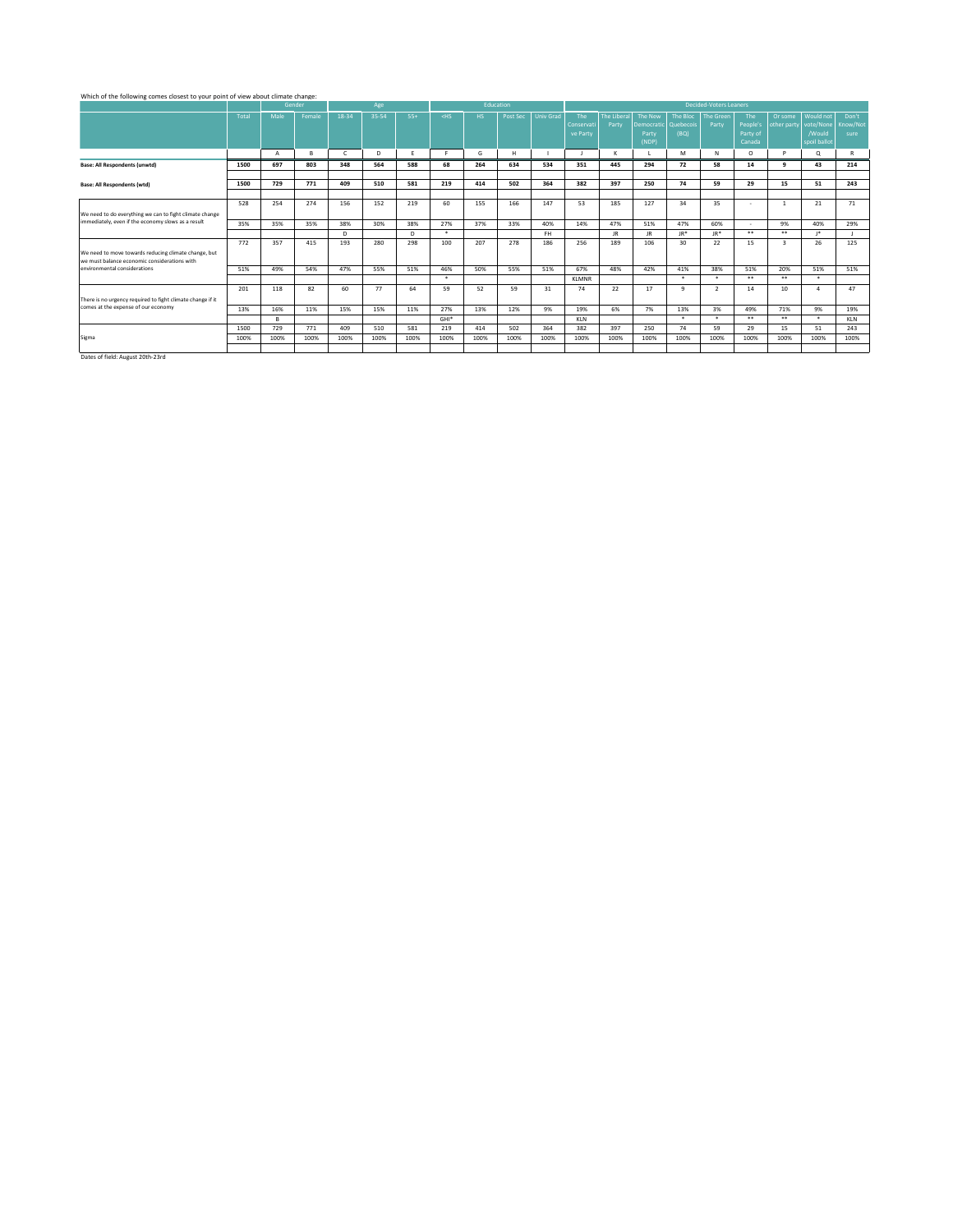#### To what extent do you agree or disagree with the following: - Canada needs to do more than it is currently doing to address climate change

|                                                                                                                                                                                                                                   |       |                | Gender |            | Age          |            |         | Education |          |                  |                |                        |              |                | <b>Decided-Voters Leaners</b> |           |                          |                |             |
|-----------------------------------------------------------------------------------------------------------------------------------------------------------------------------------------------------------------------------------|-------|----------------|--------|------------|--------------|------------|---------|-----------|----------|------------------|----------------|------------------------|--------------|----------------|-------------------------------|-----------|--------------------------|----------------|-------------|
|                                                                                                                                                                                                                                   | Total | Male           | Female | 18-34      | 35-54        | $55+$      | $<$ HS  | HS.       | Post Sec | <b>Univ Grad</b> | The            | The Liberal            | The New      | The Bloc       | <b>The Green</b>              | The       | Or some                  | Would not      | Don't       |
|                                                                                                                                                                                                                                   |       |                |        |            |              |            |         |           |          |                  | Conservati     | Party                  | Democratic   | Quebecois      | Party                         | People's  | other party              | vote/None      | Know/Not    |
|                                                                                                                                                                                                                                   |       |                |        |            |              |            |         |           |          |                  | ve Party       |                        | Party        | (BQ)           |                               | Party of  |                          | /Would         | sure        |
|                                                                                                                                                                                                                                   |       |                |        |            |              |            |         |           |          |                  |                |                        | (NDP)        |                |                               | Canada    |                          | spoil ballot   |             |
|                                                                                                                                                                                                                                   |       | $\overline{A}$ | в      | $\epsilon$ | D            | E          | F.      | G         | H        |                  | $\blacksquare$ | к                      |              | M              | N                             | $\circ$   | P                        | $\alpha$       | R           |
| <b>Base: All Respondents (unwtd)</b>                                                                                                                                                                                              | 1500  | 697            | 803    | 348        | 564          | 588        | 68      | 264       | 634      | 534              | 351            | 445                    | 294          | 72             | 58                            | 14        | q                        | 43             | 214         |
|                                                                                                                                                                                                                                   |       |                |        |            |              |            |         |           |          |                  |                |                        |              |                |                               |           |                          |                |             |
| <b>Base: All Respondents (wtd)</b>                                                                                                                                                                                                | 1500  | 729            | 771    | 409        | 510          | 581        | 219     | 414       | 502      | 364              | 382            | 397                    | 250          | 74             | 59                            | 29        | 15                       | 51             | 243         |
|                                                                                                                                                                                                                                   |       |                |        |            |              |            |         |           |          |                  |                |                        |              |                |                               |           |                          |                |             |
|                                                                                                                                                                                                                                   | 1158  | 524            | 634    | 311        | 380          | 467        | 157     | 328       | 384      | 289              | 228            | 359                    | 218          | 67             | 47                            | $\Lambda$ | $\overline{\mathbf{3}}$  | 34             | 198         |
| Top 2 Box (Net)                                                                                                                                                                                                                   | 77%   | 72%            | 82%    | 76%        | 75%          | 80%        | 72%     | 79%       | 76%      | 79%              | 60%            | 90%                    | 87%          | 91%            | 80%                           | 15%       | 20%                      | 67%            | 81%         |
|                                                                                                                                                                                                                                   |       |                | A      |            |              | D.         | $\star$ |           |          |                  |                | <b>JNOR</b>            | JQ           | JQ*            | $1*$                          | $* *$     | $***$                    | $\star$        | л.          |
|                                                                                                                                                                                                                                   | 486   | 220            | 266    | 155        | 145          | 186        | 53      | 133       | 164      | 136              | 64             | 162                    | 122          | 41             | 29                            | ٠         | ٠                        | 11             | 57          |
| Strongly agree                                                                                                                                                                                                                    | 32%   | 30%            | 34%    | 38%        | 28%          | 32%        | 24%     | 32%       | 33%      | 37%              | 17%            | 41%                    | 49%          | 56%            | 49%                           | ×         | $\overline{\phantom{a}}$ | 22%            | 24%         |
|                                                                                                                                                                                                                                   |       |                |        | D          |              |            | $\star$ |           |          | F.               |                | <b>JQR</b>             | <b>JQR</b>   | JKQR*          | JQR*                          | $* *$     | $***$                    | $\star$        |             |
|                                                                                                                                                                                                                                   | 672   | 304            | 368    | 156        | 235          | 281        | 104     | 196       | 220      | 153              | 164            | 197                    | 96           | 26             | 19                            | $\Lambda$ | $\overline{\mathbf{3}}$  | 23             | 140         |
| Somewhat agree                                                                                                                                                                                                                    | 45%   | 42%            | 48%    | 38%        | 46%          | 48%        | 47%     | 47%       | 44%      | 42%              | 43%            | 50%                    | 38%          | 35%            | 32%                           | 15%       | 20%                      | 45%            | 58%         |
|                                                                                                                                                                                                                                   |       |                |        |            | $\mathsf{C}$ | $\epsilon$ | $\star$ |           |          |                  |                | LMN                    |              | $\star$        | $\ast$                        | $* *$     | $***$                    | $\ast$         | <b>JLMN</b> |
|                                                                                                                                                                                                                                   | 342   | 204            | 138    | 98         | 130          | 114        | 62      | 86        | 119      | 76               | 154            | 38                     | 32           | $\overline{7}$ | 12                            | 25        | 12                       | 17             | 45          |
| Bottom 2 Box (Net)                                                                                                                                                                                                                | 23%   | 28%            | 18%    | 24%        | 25%          | 20%        | 28%     | 21%       | 24%      | 21%              | 40%            | 10%                    | 13%          | 9%             | 20%                           | 85%       | 80%                      | 33%            | 19%         |
|                                                                                                                                                                                                                                   |       | B.             |        |            | Ε.           |            | $\star$ |           |          |                  | <b>KLMNR</b>   |                        |              | $\star$        | $K^*$                         | $***$     | $***$                    | KLM*           | ĸ           |
|                                                                                                                                                                                                                                   | 234   | 124            | 111    | 65         | 94           | 75         | 35      | 61        | 82       | 57               | 104            | 34                     | 24           | 6              | 11                            | 9         | $\overline{\mathbf{3}}$  | 10             | 35          |
| Somewhat disagree                                                                                                                                                                                                                 | 16%   | 17%            | 14%    | 16%        | 18%          | 13%        | 16%     | 15%       | 16%      | 16%              | 27%            | 9%                     | 9%           | 8%             | 18%                           | 31%       | 20%                      | 19%            | 14%         |
|                                                                                                                                                                                                                                   |       |                |        |            | Ε.           |            | $\star$ |           |          |                  | <b>KLMR</b>    |                        |              | $\star$        | $K^*$                         | $* *$     | $***$                    | $\star$        |             |
|                                                                                                                                                                                                                                   | 108   | 80             | 27     | 33         | 36           | 39         | 27      | 25        | 37       | 19               | 51             | $\boldsymbol{\Lambda}$ | $\mathbf{q}$ | $\mathbf{1}$   | 1                             | 16        | $\alpha$                 | $\overline{ }$ | 10          |
| Strongly disagree                                                                                                                                                                                                                 | 7%    | 11%            | 4%     | 8%         | 7%           | 7%         | 12%     | 6%        | 7%       | 5%               | 13%            | 1%                     | 3%           | 2%             | 1%                            | 54%       | 61%                      | 14%            | 4%          |
|                                                                                                                                                                                                                                   |       | в              |        |            |              |            | $1*$    |           |          |                  | <b>KLMNR</b>   |                        | ĸ            | $\star$        | $\star$                       | $* *$     | $***$                    | KLMNR*         | ĸ           |
|                                                                                                                                                                                                                                   | 1500  | 729            | 771    | 409        | 510          | 581        | 219     | 414       | 502      | 364              | 382            | 397                    | 250          | 74             | 59                            | 29        | 15                       | 51             | 243         |
| Sigma                                                                                                                                                                                                                             | 100%  | 100%           | 100%   | 100%       | 100%         | 100%       | 100%    | 100%      | 100%     | 100%             | 100%           | 100%                   | 100%         | 100%           | 100%                          | 100%      | 100%                     | 100%           | 100%        |
|                                                                                                                                                                                                                                   |       |                |        |            |              |            |         |           |          |                  |                |                        |              |                |                               |           |                          |                |             |
| $\mathbf{r}$ . And the second second second second second second second second second second second second second second second second second second second second second second second second second second second second second |       |                |        |            |              |            |         |           |          |                  |                |                        |              |                |                               |           |                          |                |             |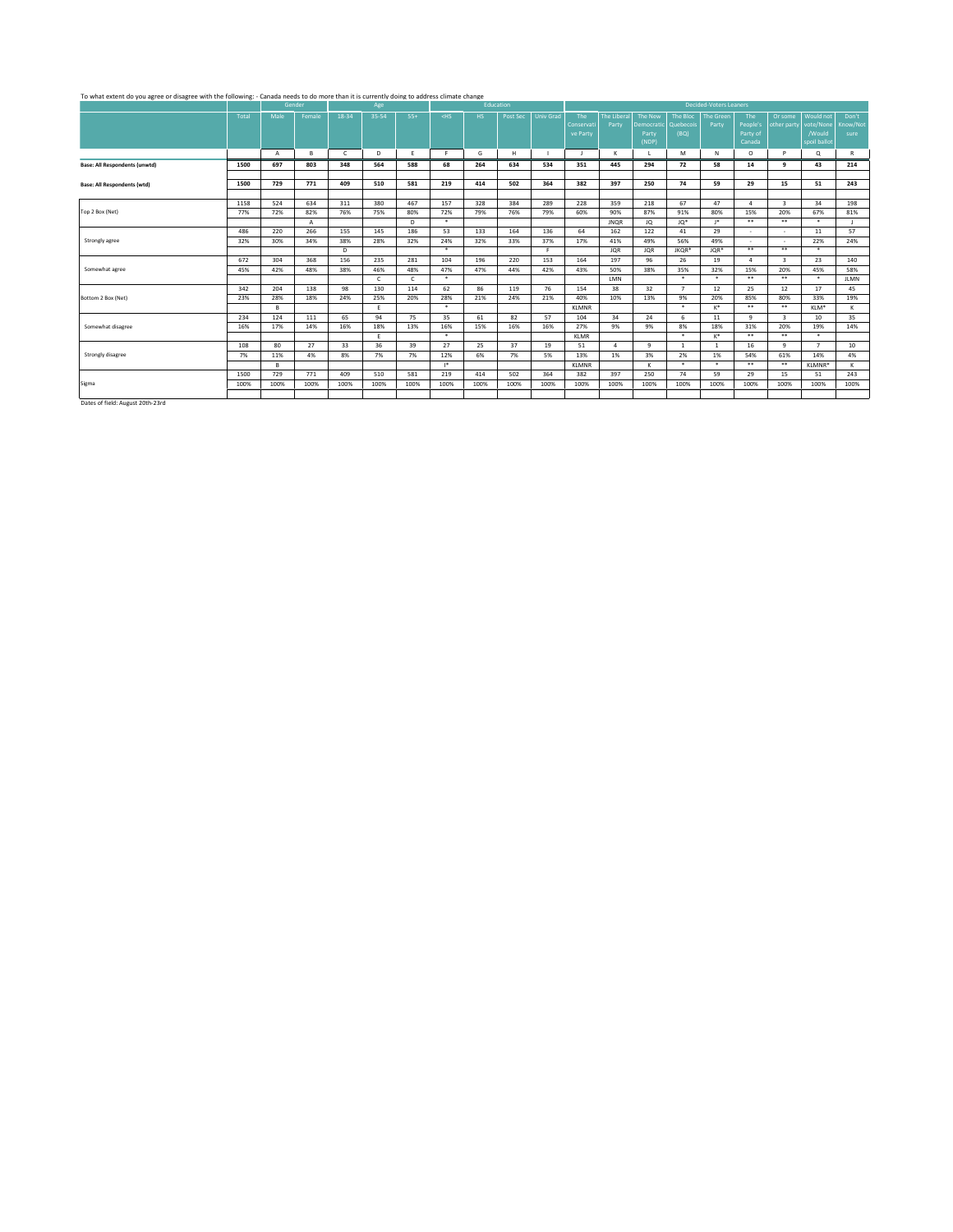## To what extent do you agree or disagree with the following: - People who talk about climate change are overreacting

|                                                                                                                                                                                                                                   |       |                | Gender         |              | Age          |            |         | Education |          |                  |              |             |              |                | <b>Decided-Voters Leaners</b> |              |                          |              |                |
|-----------------------------------------------------------------------------------------------------------------------------------------------------------------------------------------------------------------------------------|-------|----------------|----------------|--------------|--------------|------------|---------|-----------|----------|------------------|--------------|-------------|--------------|----------------|-------------------------------|--------------|--------------------------|--------------|----------------|
|                                                                                                                                                                                                                                   | Total | Male           | Female         | 18-34        | 35-54        | $55+$      | $<$ HS  | HS.       | Post Sec | <b>Univ Grad</b> | The          | The Liberal | The New      | The Bloc       | <b>The Green</b>              | The          | Or some                  | Would not    | Don't          |
|                                                                                                                                                                                                                                   |       |                |                |              |              |            |         |           |          |                  | Conservati   | Party       | Democratic   | Quebecois      | Party                         | People's     | other party              | vote/None    | Know/Not       |
|                                                                                                                                                                                                                                   |       |                |                |              |              |            |         |           |          |                  | ve Party     |             | Party        | (BQ)           |                               | Party of     |                          | /Would       | sure           |
|                                                                                                                                                                                                                                   |       |                |                |              |              |            |         |           |          |                  |              |             | (NDP)        |                |                               | Canada       |                          | spoil ballot |                |
|                                                                                                                                                                                                                                   |       | $\overline{A}$ | в              | $\mathsf{C}$ | D            | E          | F.      | G         | H        |                  | Ι.           | к           |              | M              | N                             | $\circ$      | P                        | Q            | R              |
| <b>Base: All Respondents (unwtd)</b>                                                                                                                                                                                              | 1500  | 697            | 803            | 348          | 564          | 588        | 68      | 264       | 634      | 534              | 351          | 445         | 294          | 72             | 58                            | 14           | q                        | 43           | 214            |
|                                                                                                                                                                                                                                   |       |                |                |              |              |            |         |           |          |                  |              |             |              |                |                               |              |                          |              |                |
| <b>Base: All Respondents (wtd)</b>                                                                                                                                                                                                | 1500  | 729            | 771            | 409          | 510          | 581        | 219     | 414       | 502      | 364              | 382          | 397         | 250          | 74             | 59                            | 29           | 15                       | 51           | 243            |
|                                                                                                                                                                                                                                   |       |                |                |              |              |            |         |           |          |                  |              |             |              |                |                               |              |                          |              |                |
|                                                                                                                                                                                                                                   | 408   | 239            | 168            | 123          | 150          | 134        | 61      | 129       | 138      | 80               | 162          | 73          | 42           | 11             | 11                            | 28           | 12                       | 20           | 49             |
| Top 2 Box (Net)                                                                                                                                                                                                                   | 27%   | 33%            | 22%            | 30%          | 30%          | 23%        | 28%     | 31%       | 27%      | 22%              | 42%          | 18%         | 17%          | 14%            | 19%                           | 95%          | 81%                      | 38%          | 20%            |
|                                                                                                                                                                                                                                   |       | B              |                | Ε.           | E            |            | $\star$ |           |          |                  | <b>KLMNR</b> |             |              | $\star$        | $\star$                       | $***$        | $***$                    | KLMR*        |                |
|                                                                                                                                                                                                                                   | 118   | 84             | 34             | 45           | 39           | 34         | 16      | 47        | 35       | 20               | 51           | 18          | 10           | $\overline{2}$ | $\overline{2}$                | 13           | 10                       |              | $\overline{7}$ |
| Strongly agree                                                                                                                                                                                                                    | 8%    | 12%            | 4%             | 11%          | 8%           | 6%         | 7%      | 11%       | 7%       | 6%               | 13%          | 4%          | 4%           | 3%             | 3%                            | 45%          | 71%                      | 10%          | 3%             |
|                                                                                                                                                                                                                                   |       | R              |                | Ε.           |              |            | $\star$ | HI        |          |                  | <b>KLMNR</b> |             |              | $\star$        | $\star$                       | $* *$        | $***$                    | $\star$      |                |
|                                                                                                                                                                                                                                   | 290   | 155            | 134            | 78           | 111          | 100        | 45      | 82        | 103      | 60               | 111          | 55          | 32           | 8              | 9                             | 15           | $\overline{2}$           | 15           | 43             |
| Somewhat agree                                                                                                                                                                                                                    | 19%   | 21%            | 17%            | 19%          | 22%          | 17%        | 20%     | 20%       | 20%      | 16%              | 29%          | 14%         | 13%          | 11%            | 16%                           | 50%          | 10%                      | 29%          | 18%            |
|                                                                                                                                                                                                                                   |       |                |                |              |              |            | $\star$ |           |          |                  | <b>KLMR</b>  |             |              | $\star$        | $\star$                       | $* *$        | $***$                    | KLM*         |                |
|                                                                                                                                                                                                                                   | 1092  | 489            | 603            | 286          | 359          | 447        | 158     | 285       | 365      | 284              | 220          | 324         | 208          | 63             | 48                            | $\mathbf{1}$ | $\overline{\mathbf{3}}$  | 32           | 193            |
| Bottom 2 Box (Net)                                                                                                                                                                                                                | 73%   | 67%            | 78%            | 70%          | 70%          | 77%        | 72%     | 69%       | 73%      | 78%              | 58%          | 82%         | 83%          | 86%            | 81%                           | 5%           | 19%                      | 62%          | 80%            |
|                                                                                                                                                                                                                                   |       |                | $\overline{A}$ |              |              | CD         | $\ast$  |           |          | GH               |              | JQ          | JQ           | JO*            | $\mathsf{I}^*$                | $* *$        | $***$                    | $\star$      | JQ.            |
|                                                                                                                                                                                                                                   | 482   | 226            | 256            | 98           | 172          | 213        | 75      | 128       | 171      | 109              | 150          | 123         | 59           | 31             | $\overline{7}$                | $\mathbf{1}$ | $\overline{\mathbf{3}}$  | 11           | 97             |
| Somewhat disagree                                                                                                                                                                                                                 | 32%   | 31%            | 33%            | 24%          | 34%          | 37%        | 34%     | 31%       | 34%      | 30%              | 39%          | 31%         | 24%          | 42%            | 11%                           | 5%           | 19%                      | 22%          | 40%            |
|                                                                                                                                                                                                                                   |       |                |                |              | $\mathsf{C}$ | $\epsilon$ | $\star$ |           |          |                  | KLN          | N           |              | $LN^*$         | $\ast$                        | $* *$        | $***$                    | $\star$      | LN.            |
|                                                                                                                                                                                                                                   | 610   | 263            | 347            | 189          | 187          | 234        | 83      | 158       | 194      | 175              | 70           | 201         | 149          | 32             | 41                            | ٠            | ٠                        | 20           | 96             |
| Strongly disagree                                                                                                                                                                                                                 | 41%   | 36%            | 45%            | 46%          | 37%          | 40%        | 38%     | 38%       | 39%      | 48%              | 18%          | 51%         | 59%          | 44%            | 70%                           | $\sim$       | $\overline{\phantom{a}}$ | 40%          | 40%            |
|                                                                                                                                                                                                                                   |       |                | $\mathsf{A}$   | D            |              |            | $\star$ |           |          | GH               |              | JR.         | <b>JKMOR</b> | J*.            | JKMOR*                        | $* *$        | $***$                    | 18           |                |
|                                                                                                                                                                                                                                   | 1500  | 729            | 771            | 409          | 510          | 581        | 219     | 414       | 502      | 364              | 382          | 397         | 250          | 74             | 59                            | 29           | 15                       | 51           | 243            |
| Sigma                                                                                                                                                                                                                             | 100%  | 100%           | 100%           | 100%         | 100%         | 100%       | 100%    | 100%      | 100%     | 100%             | 100%         | 100%        | 100%         | 100%           | 100%                          | 100%         | 100%                     | 100%         | 100%           |
|                                                                                                                                                                                                                                   |       |                |                |              |              |            |         |           |          |                  |              |             |              |                |                               |              |                          |              |                |
| $\mathbf{r}$ . And the second second second second second second second second second second second second second second second second second second second second second second second second second second second second second |       |                |                |              |              |            |         |           |          |                  |              |             |              |                |                               |              |                          |              |                |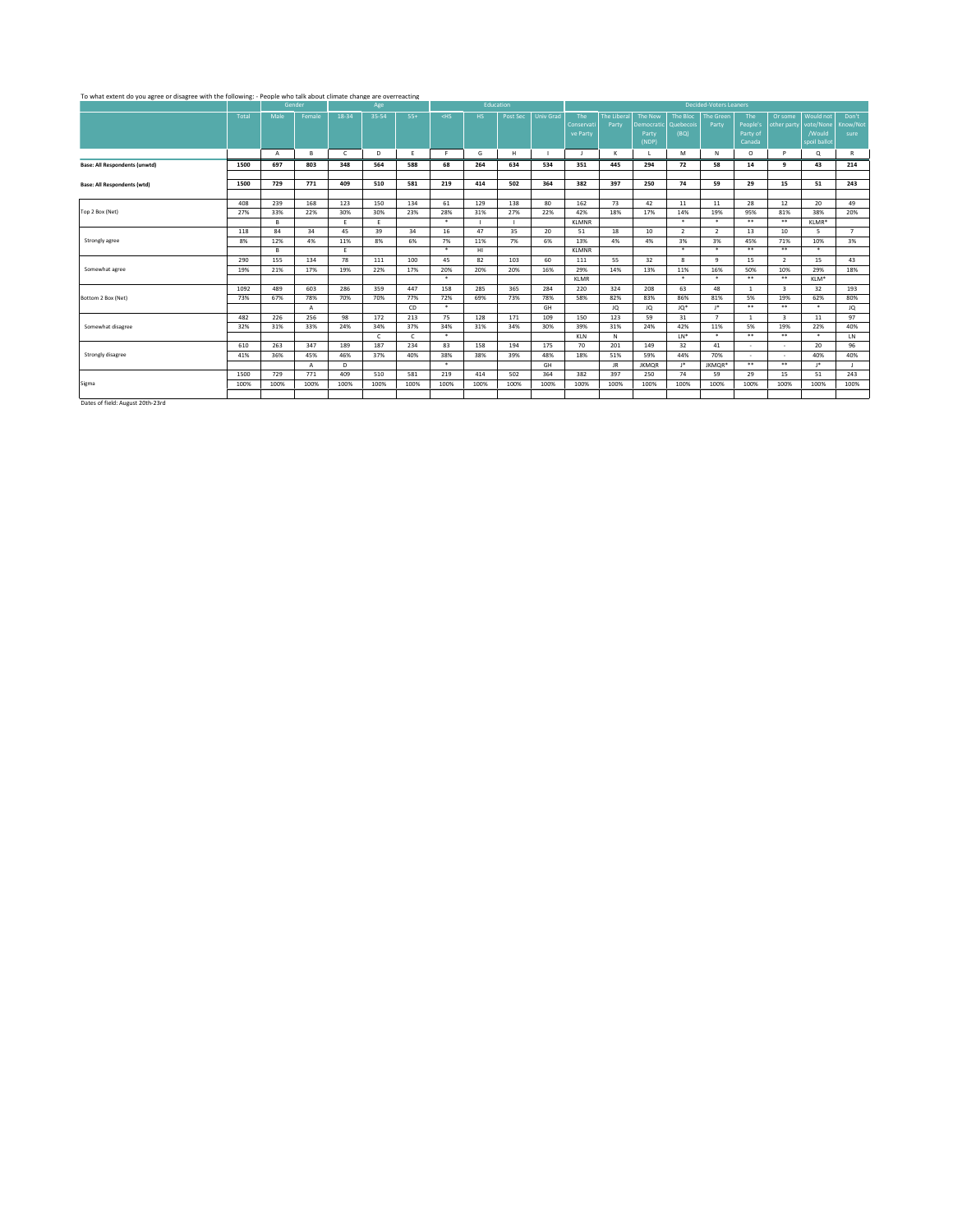# To what extent do you agree or disagree with the following: - Since Canada is a relatively small contributor to the world's pollution, there's not much was do here to make a difference because of exercise  $\frac{1}{2}$

|                                                                                                                                                                                                                                   |       |              | Gender       |              | Age        |            |         | Education |          |                  |              |            |             |           | Decided-Voters Leaners |                |                         |              |              |
|-----------------------------------------------------------------------------------------------------------------------------------------------------------------------------------------------------------------------------------|-------|--------------|--------------|--------------|------------|------------|---------|-----------|----------|------------------|--------------|------------|-------------|-----------|------------------------|----------------|-------------------------|--------------|--------------|
|                                                                                                                                                                                                                                   | Total | Male         | Female       | $18 - 34$    | 35-54      | $55+$      | $<$ HS  | HS.       | Post Sec | <b>Univ Grad</b> | The          | The Libera | The New     | The Bloc  | <b>The Green</b>       | The            | Or some                 | Would not    | Don't        |
|                                                                                                                                                                                                                                   |       |              |              |              |            |            |         |           |          |                  | Conservati   | Party      | Democratic  | Quebecois | Party                  | People's       | other party             | vote/None    | Know/Not     |
|                                                                                                                                                                                                                                   |       |              |              |              |            |            |         |           |          |                  | ve Party     |            | Party       | (BQ)      |                        | Party of       |                         | /Would       | sure         |
|                                                                                                                                                                                                                                   |       |              |              |              |            |            |         |           |          |                  |              |            | (NDP)       |           |                        | Canada         |                         | spoil ballot |              |
|                                                                                                                                                                                                                                   |       | $\mathsf{A}$ | в            | $\mathsf{C}$ | D          | F          | F.      | G         | H        |                  | - 11         | к          |             | M         | N                      | $\circ$        | P                       | Q            | R            |
| <b>Base: All Respondents (unwtd)</b>                                                                                                                                                                                              | 1500  | 697          | 803          | 348          | 564        | 588        | 68      | 264       | 634      | 534              | 351          | 445        | 294         | 72        | 58                     | 14             | $\mathbf{q}$            | 43           | 214          |
|                                                                                                                                                                                                                                   |       |              |              |              |            |            |         |           |          |                  |              |            |             |           |                        |                |                         |              |              |
| <b>Base: All Respondents (wtd)</b>                                                                                                                                                                                                | 1500  | 729          | 771          | 409          | 510        | 581        | 219     | 414       | 502      | 364              | 382          | 397        | 250         | 74        | 59                     | 29             | 15                      | 51           | 243          |
|                                                                                                                                                                                                                                   |       |              |              |              |            |            |         |           |          |                  |              |            |             |           |                        |                |                         |              |              |
|                                                                                                                                                                                                                                   | 517   | 312          | 205          | 145          | 194        | 177        | 80      | 156       | 166      | 115              | 197          | 112        | 49          | 15        | 12                     | 20             | 10                      | 19           | 81           |
| Top 2 Box (Net)                                                                                                                                                                                                                   | 34%   | 43%          | 27%          | 36%          | 38%        | 31%        | 36%     | 38%       | 33%      | 32%              | 52%          | 28%        | 20%         | 21%       | 20%                    | 69%            | 71%                     | 37%          | 34%          |
|                                                                                                                                                                                                                                   |       | B.           |              |              | E          |            | $\star$ |           |          |                  | <b>KLMNR</b> | -1         |             | $\star$   | $\star$                | $***$          | $***$                   | $1*$         |              |
|                                                                                                                                                                                                                                   | 139   | 93           | 46           | 40           | 50         | 49         | 9       | 49        | 47       | 34               | 63           | 27         | 13          | 5         | 3                      | $\overline{a}$ | q                       |              | 13           |
| Strongly agree                                                                                                                                                                                                                    | 9%    | 13%          | 6%           | 10%          | 10%        | 8%         | 4%      | 12%       | 9%       | 9%               | 16%          | 7%         | 5%          | 7%        | 5%                     | 15%            | 61%                     | 3%           | 6%           |
|                                                                                                                                                                                                                                   |       | R            |              |              |            |            | $\star$ |           |          |                  | KLOR         |            |             | $\star$   | $\star$                | $***$          | $***$                   | $\star$      |              |
|                                                                                                                                                                                                                                   | 378   | 219          | 159          | 105          | 143        | 129        | 71      | 107       | 118      | 82               | 134          | 84         | 37          | 10        | 8                      | 16             | $\overline{1}$          | 18           | 68           |
| Somewhat agree                                                                                                                                                                                                                    | 25%   | 30%          | 21%          | 26%          | 28%        | 22%        | 32%     | 26%       | 24%      | 22%              | 35%          | 21%        | 15%         | 14%       | 14%                    | 54%            | 10%                     | 35%          | 28%          |
|                                                                                                                                                                                                                                   |       | R            |              |              | E          |            | $\ast$  |           |          |                  | <b>KLMN</b>  |            |             | $\star$   | $\ast$                 | $* *$          | $***$                   | LMN*         | LM           |
|                                                                                                                                                                                                                                   | 983   | 417          | 566          | 264          | 316        | 404        | 139     | 258       | 337      | 249              | 185          | 285        | 201         | 58        | 47                     | q              | $\boldsymbol{A}$        | 32           | 161          |
| Bottom 2 Box (Net)                                                                                                                                                                                                                | 66%   | 57%          | 73%          | 64%          | 62%        | 69%        | 64%     | 62%       | 67%      | 68%              | 48%          | 72%        | 80%         | 79%       | 80%                    | 31%            | 29%                     | 63%          | 66%          |
|                                                                                                                                                                                                                                   |       |              | $\mathsf{A}$ |              |            | D.         | $\star$ |           |          |                  |              |            | <b>JKOR</b> | J*        | J*                     | $* *$          | $***$                   | $\bullet$    |              |
|                                                                                                                                                                                                                                   | 599   | 262          | 337          | 124          | 205        | 270        | 90      | 161       | 206      | 142              | 132          | 167        | 103         | 35        | 20                     | 5              | $\mathbf{1}$            | 21           | 115          |
| Somewhat disagree                                                                                                                                                                                                                 | 40%   | 36%          | 44%          | 30%          | 40%        | 46%        | 41%     | 39%       | 41%      | 39%              | 35%          | 42%        | 41%         | 48%       | 34%                    | 15%            | 8%                      | 41%          | 47%          |
|                                                                                                                                                                                                                                   |       |              | A            |              | $\epsilon$ | $\epsilon$ | $\star$ |           |          |                  |              |            |             | $\star$   | $\cdot$                | $***$          | $***$                   | $\star$      | $\mathbf{L}$ |
|                                                                                                                                                                                                                                   | 384   | 155          | 229          | 140          | 110        | 134        | 49      | 98        | 130      | 107              | 53           | 119        | 98          | 23        | 27                     | 5.             | $\overline{\mathbf{3}}$ | 11           | 46           |
| Strongly disagree                                                                                                                                                                                                                 | 26%   | 21%          | 30%          | 34%          | 22%        | 23%        | 23%     | 24%       | 26%      | 29%              | 14%          | 30%        | 39%         | 31%       | 46%                    | 15%            | 21%                     | 21%          | 19%          |
|                                                                                                                                                                                                                                   |       |              | A            | DE           |            |            | $\ast$  |           |          |                  |              | JR.        | <b>JKR</b>  | $1*$      | JKOR*                  | $* *$          | $***$                   | $\star$      |              |
|                                                                                                                                                                                                                                   | 1500  | 729          | 771          | 409          | 510        | 581        | 219     | 414       | 502      | 364              | 382          | 397        | 250         | 74        | 59                     | 29             | 15                      | 51           | 243          |
| Sigma                                                                                                                                                                                                                             | 100%  | 100%         | 100%         | 100%         | 100%       | 100%       | 100%    | 100%      | 100%     | 100%             | 100%         | 100%       | 100%        | 100%      | 100%                   | 100%           | 100%                    | 100%         | 100%         |
|                                                                                                                                                                                                                                   |       |              |              |              |            |            |         |           |          |                  |              |            |             |           |                        |                |                         |              |              |
| $\frac{1}{2}$ . And the second contract of the second contract of the second contract of the second contract of the second contract of the second contract of the second contract of the second contract of the second contract o |       |              |              |              |            |            |         |           |          |                  |              |            |             |           |                        |                |                         |              |              |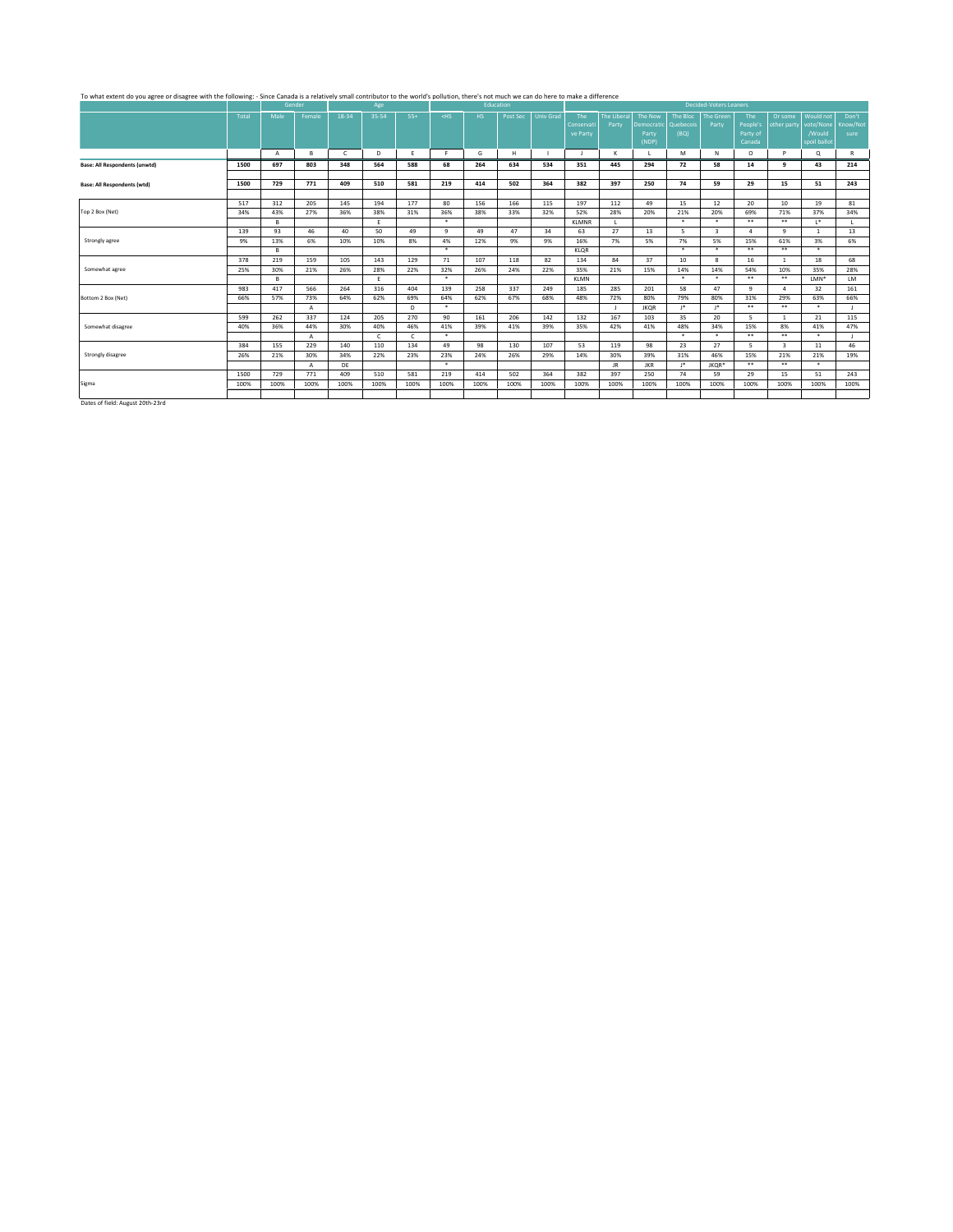## To what extent do you agree or disagree with the following: - Canada has an obligation to lead on climate change globally

| 18-34<br>35-54<br>Total<br>Male<br>$55+$<br>$<$ HS<br>Post Sec<br><b>Univ Grad</b><br>The<br>The Liberal<br>The New<br>The<br>Would not<br>Don't<br>Female<br>HS.<br>The Bloc<br><b>The Green</b><br>Or some<br>People's<br>vote/None<br>Know/Not<br>Quebecois<br>Party<br>Conservati<br>Party<br>Democratic<br>other party<br>/Would<br>(BQ)<br>Party of<br>ve Party<br>Party<br>sure<br>(NDP)<br>spoil ballot<br>Canada<br>H<br>в<br>D<br>G<br>к<br>M<br>N<br>$\circ$<br>P<br>Q<br>R<br>$\mathsf{C}$<br>E<br>F.<br>$\overline{A}$<br>Ι.<br>214<br>1500<br>697<br>803<br>348<br>564<br>68<br>264<br>634<br>534<br>445<br>294<br>72<br>58<br>q<br>43<br>588<br>351<br>14<br>771<br>409<br>219<br>502<br>397<br>250<br>74<br>59<br>15<br>243<br>1500<br>729<br>510<br>581<br>414<br>364<br>382<br>29<br>51<br>337<br>179<br>499<br>610<br>303<br>364<br>149<br>311<br>361<br>289<br>222<br>208<br>68<br>48<br>40<br>1110<br>443<br>$\boldsymbol{\Lambda}$<br>$\boldsymbol{A}$<br>68%<br>77%<br>74%<br>69%<br>79%<br>74%<br>71%<br>76%<br>75%<br>72%<br>79%<br>58%<br>85%<br>83%<br>92%<br>81%<br>15%<br>29%<br>74%<br>$\star$<br>$***$<br>$* *$<br>$1*$<br>FH.<br>JR.<br>JR.<br>JR*<br>$1*$<br>Α<br>35<br>50<br>194<br>211<br>125<br>123<br>156<br>45<br>144<br>47<br>130<br>102<br>33<br>404<br>101<br>115<br>$\overline{1}$<br>6<br>$\overline{\phantom{a}}$<br>27%<br>33%<br>48%<br>55%<br>12%<br>21%<br>27%<br>27%<br>31%<br>24%<br>27%<br>21%<br>24%<br>29%<br>32%<br>12%<br>41%<br>8%<br>Strongly agree<br>$\overline{\phantom{a}}$<br>$\star$<br>$***$<br>$***$<br>G<br>$\star$<br><b>JQR</b><br><b>JQR</b><br>JKQR*<br>JKQR*<br>129<br>705<br>306<br>399<br>178<br>240<br>287<br>104<br>210<br>217<br>174<br>207<br>105<br>33<br>$\overline{\mathbf{3}}$<br>34<br>175<br>15<br>$\Lambda$<br>Somewhat agree<br>42%<br>52%<br>48%<br>51%<br>52%<br>42%<br>45%<br>26%<br>20%<br>66%<br>53%<br>47%<br>43%<br>47%<br>49%<br>43%<br>48%<br>46%<br>15%<br>$\star$<br>$\star$<br>$\ast$<br>$* *$<br>$***$<br>$JLN^*$<br>LN<br>н.<br>N<br>LN<br>N<br>А<br>390<br>229<br>161<br>106<br>70<br>103<br>142<br>76<br>160<br>60<br>42<br>6<br>25<br>12<br>64<br>146<br>138<br>11<br>10<br>32%<br>17%<br>8%<br>23%<br>26%<br>26%<br>31%<br>21%<br>26%<br>29%<br>24%<br>25%<br>28%<br>21%<br>42%<br>15%<br>19%<br>85%<br>71%<br>$\ast$<br>$\ast$<br>$* *$<br>$***$<br>$\star$<br>$1*$<br>KLM<br>B<br><b>KLMNOR</b><br>п.<br>146<br>115<br>73<br>99<br>40<br>73<br>99<br>48<br>29<br>261<br>89<br>50<br>104<br>6<br>9<br>8<br>$\overline{7}$<br>51<br>$\sim$<br>Somewhat disagree<br>20%<br>15%<br>8%<br>15%<br>13%<br>21%<br>17%<br>18%<br>19%<br>18%<br>18%<br>20%<br>14%<br>27%<br>12%<br>12%<br>27%<br>15%<br>$***$<br>$\star$<br>$\star$<br>$\star$<br>$* *$<br>$\star$<br>KLM<br><b>KLM</b><br>в<br>п.<br>83<br>46<br>30<br>30<br>13<br>129<br>34<br>47<br>49<br>43<br>26<br>56<br>11<br>14<br>$\overline{2}$<br>17<br>10<br>5<br>$\sim$<br>6%<br>6%<br>Strongly disagree<br>11%<br>8%<br>9%<br>8%<br>14%<br>7%<br>9%<br>7%<br>15%<br>3%<br>5%<br>4%<br>58%<br>71%<br>10%<br>9%<br>$\sim$<br>$\star$<br>$***$<br>$\star$<br>$\ast$<br>$* *$<br>KM*<br>в<br><b>KLMNR</b><br>771<br>409<br>414<br>502<br>397<br>250<br>74<br>243<br>1500<br>729<br>510<br>581<br>219<br>364<br>382<br>59<br>29<br>15<br>51<br>100%<br>100%<br>100%<br>100%<br>100%<br>100%<br>100%<br>100%<br>100%<br>100%<br>100%<br>100%<br>100%<br>100%<br>100%<br>100%<br>100%<br>100%<br>100%<br>$\mathbf{r}$ . And the second second second second second second second second second second second second second second second second second second second second second second second second second second second second second |                                      |  | Gender | Age |  | Education |  |  |  | <b>Decided-Voters Leaners</b> |  |  |
|--------------------------------------------------------------------------------------------------------------------------------------------------------------------------------------------------------------------------------------------------------------------------------------------------------------------------------------------------------------------------------------------------------------------------------------------------------------------------------------------------------------------------------------------------------------------------------------------------------------------------------------------------------------------------------------------------------------------------------------------------------------------------------------------------------------------------------------------------------------------------------------------------------------------------------------------------------------------------------------------------------------------------------------------------------------------------------------------------------------------------------------------------------------------------------------------------------------------------------------------------------------------------------------------------------------------------------------------------------------------------------------------------------------------------------------------------------------------------------------------------------------------------------------------------------------------------------------------------------------------------------------------------------------------------------------------------------------------------------------------------------------------------------------------------------------------------------------------------------------------------------------------------------------------------------------------------------------------------------------------------------------------------------------------------------------------------------------------------------------------------------------------------------------------------------------------------------------------------------------------------------------------------------------------------------------------------------------------------------------------------------------------------------------------------------------------------------------------------------------------------------------------------------------------------------------------------------------------------------------------------------------------------------------------------------------------------------------------------------------------------------------------------------------------------------------------------------------------------------------------------------------------------------------------------------------------------------------------------------------------------------------------------------------------------------------------------------------------------------------------------------------------------------------------------------------------------------------------------------------------------------------------------------------------------------------------------------------------------------------------------------------------------------------------------------------------------------------------------------------------------------------------------------------------------------------------------------------------------------------------------------------------------------------------------------------------------|--------------------------------------|--|--------|-----|--|-----------|--|--|--|-------------------------------|--|--|
|                                                                                                                                                                                                                                                                                                                                                                                                                                                                                                                                                                                                                                                                                                                                                                                                                                                                                                                                                                                                                                                                                                                                                                                                                                                                                                                                                                                                                                                                                                                                                                                                                                                                                                                                                                                                                                                                                                                                                                                                                                                                                                                                                                                                                                                                                                                                                                                                                                                                                                                                                                                                                                                                                                                                                                                                                                                                                                                                                                                                                                                                                                                                                                                                                                                                                                                                                                                                                                                                                                                                                                                                                                                                                                  |                                      |  |        |     |  |           |  |  |  |                               |  |  |
|                                                                                                                                                                                                                                                                                                                                                                                                                                                                                                                                                                                                                                                                                                                                                                                                                                                                                                                                                                                                                                                                                                                                                                                                                                                                                                                                                                                                                                                                                                                                                                                                                                                                                                                                                                                                                                                                                                                                                                                                                                                                                                                                                                                                                                                                                                                                                                                                                                                                                                                                                                                                                                                                                                                                                                                                                                                                                                                                                                                                                                                                                                                                                                                                                                                                                                                                                                                                                                                                                                                                                                                                                                                                                                  |                                      |  |        |     |  |           |  |  |  |                               |  |  |
|                                                                                                                                                                                                                                                                                                                                                                                                                                                                                                                                                                                                                                                                                                                                                                                                                                                                                                                                                                                                                                                                                                                                                                                                                                                                                                                                                                                                                                                                                                                                                                                                                                                                                                                                                                                                                                                                                                                                                                                                                                                                                                                                                                                                                                                                                                                                                                                                                                                                                                                                                                                                                                                                                                                                                                                                                                                                                                                                                                                                                                                                                                                                                                                                                                                                                                                                                                                                                                                                                                                                                                                                                                                                                                  |                                      |  |        |     |  |           |  |  |  |                               |  |  |
|                                                                                                                                                                                                                                                                                                                                                                                                                                                                                                                                                                                                                                                                                                                                                                                                                                                                                                                                                                                                                                                                                                                                                                                                                                                                                                                                                                                                                                                                                                                                                                                                                                                                                                                                                                                                                                                                                                                                                                                                                                                                                                                                                                                                                                                                                                                                                                                                                                                                                                                                                                                                                                                                                                                                                                                                                                                                                                                                                                                                                                                                                                                                                                                                                                                                                                                                                                                                                                                                                                                                                                                                                                                                                                  |                                      |  |        |     |  |           |  |  |  |                               |  |  |
|                                                                                                                                                                                                                                                                                                                                                                                                                                                                                                                                                                                                                                                                                                                                                                                                                                                                                                                                                                                                                                                                                                                                                                                                                                                                                                                                                                                                                                                                                                                                                                                                                                                                                                                                                                                                                                                                                                                                                                                                                                                                                                                                                                                                                                                                                                                                                                                                                                                                                                                                                                                                                                                                                                                                                                                                                                                                                                                                                                                                                                                                                                                                                                                                                                                                                                                                                                                                                                                                                                                                                                                                                                                                                                  |                                      |  |        |     |  |           |  |  |  |                               |  |  |
|                                                                                                                                                                                                                                                                                                                                                                                                                                                                                                                                                                                                                                                                                                                                                                                                                                                                                                                                                                                                                                                                                                                                                                                                                                                                                                                                                                                                                                                                                                                                                                                                                                                                                                                                                                                                                                                                                                                                                                                                                                                                                                                                                                                                                                                                                                                                                                                                                                                                                                                                                                                                                                                                                                                                                                                                                                                                                                                                                                                                                                                                                                                                                                                                                                                                                                                                                                                                                                                                                                                                                                                                                                                                                                  | <b>Base: All Respondents (unwtd)</b> |  |        |     |  |           |  |  |  |                               |  |  |
|                                                                                                                                                                                                                                                                                                                                                                                                                                                                                                                                                                                                                                                                                                                                                                                                                                                                                                                                                                                                                                                                                                                                                                                                                                                                                                                                                                                                                                                                                                                                                                                                                                                                                                                                                                                                                                                                                                                                                                                                                                                                                                                                                                                                                                                                                                                                                                                                                                                                                                                                                                                                                                                                                                                                                                                                                                                                                                                                                                                                                                                                                                                                                                                                                                                                                                                                                                                                                                                                                                                                                                                                                                                                                                  |                                      |  |        |     |  |           |  |  |  |                               |  |  |
|                                                                                                                                                                                                                                                                                                                                                                                                                                                                                                                                                                                                                                                                                                                                                                                                                                                                                                                                                                                                                                                                                                                                                                                                                                                                                                                                                                                                                                                                                                                                                                                                                                                                                                                                                                                                                                                                                                                                                                                                                                                                                                                                                                                                                                                                                                                                                                                                                                                                                                                                                                                                                                                                                                                                                                                                                                                                                                                                                                                                                                                                                                                                                                                                                                                                                                                                                                                                                                                                                                                                                                                                                                                                                                  | <b>Base: All Respondents (wtd)</b>   |  |        |     |  |           |  |  |  |                               |  |  |
|                                                                                                                                                                                                                                                                                                                                                                                                                                                                                                                                                                                                                                                                                                                                                                                                                                                                                                                                                                                                                                                                                                                                                                                                                                                                                                                                                                                                                                                                                                                                                                                                                                                                                                                                                                                                                                                                                                                                                                                                                                                                                                                                                                                                                                                                                                                                                                                                                                                                                                                                                                                                                                                                                                                                                                                                                                                                                                                                                                                                                                                                                                                                                                                                                                                                                                                                                                                                                                                                                                                                                                                                                                                                                                  |                                      |  |        |     |  |           |  |  |  |                               |  |  |
|                                                                                                                                                                                                                                                                                                                                                                                                                                                                                                                                                                                                                                                                                                                                                                                                                                                                                                                                                                                                                                                                                                                                                                                                                                                                                                                                                                                                                                                                                                                                                                                                                                                                                                                                                                                                                                                                                                                                                                                                                                                                                                                                                                                                                                                                                                                                                                                                                                                                                                                                                                                                                                                                                                                                                                                                                                                                                                                                                                                                                                                                                                                                                                                                                                                                                                                                                                                                                                                                                                                                                                                                                                                                                                  |                                      |  |        |     |  |           |  |  |  |                               |  |  |
|                                                                                                                                                                                                                                                                                                                                                                                                                                                                                                                                                                                                                                                                                                                                                                                                                                                                                                                                                                                                                                                                                                                                                                                                                                                                                                                                                                                                                                                                                                                                                                                                                                                                                                                                                                                                                                                                                                                                                                                                                                                                                                                                                                                                                                                                                                                                                                                                                                                                                                                                                                                                                                                                                                                                                                                                                                                                                                                                                                                                                                                                                                                                                                                                                                                                                                                                                                                                                                                                                                                                                                                                                                                                                                  | Top 2 Box (Net)                      |  |        |     |  |           |  |  |  |                               |  |  |
|                                                                                                                                                                                                                                                                                                                                                                                                                                                                                                                                                                                                                                                                                                                                                                                                                                                                                                                                                                                                                                                                                                                                                                                                                                                                                                                                                                                                                                                                                                                                                                                                                                                                                                                                                                                                                                                                                                                                                                                                                                                                                                                                                                                                                                                                                                                                                                                                                                                                                                                                                                                                                                                                                                                                                                                                                                                                                                                                                                                                                                                                                                                                                                                                                                                                                                                                                                                                                                                                                                                                                                                                                                                                                                  |                                      |  |        |     |  |           |  |  |  |                               |  |  |
|                                                                                                                                                                                                                                                                                                                                                                                                                                                                                                                                                                                                                                                                                                                                                                                                                                                                                                                                                                                                                                                                                                                                                                                                                                                                                                                                                                                                                                                                                                                                                                                                                                                                                                                                                                                                                                                                                                                                                                                                                                                                                                                                                                                                                                                                                                                                                                                                                                                                                                                                                                                                                                                                                                                                                                                                                                                                                                                                                                                                                                                                                                                                                                                                                                                                                                                                                                                                                                                                                                                                                                                                                                                                                                  |                                      |  |        |     |  |           |  |  |  |                               |  |  |
|                                                                                                                                                                                                                                                                                                                                                                                                                                                                                                                                                                                                                                                                                                                                                                                                                                                                                                                                                                                                                                                                                                                                                                                                                                                                                                                                                                                                                                                                                                                                                                                                                                                                                                                                                                                                                                                                                                                                                                                                                                                                                                                                                                                                                                                                                                                                                                                                                                                                                                                                                                                                                                                                                                                                                                                                                                                                                                                                                                                                                                                                                                                                                                                                                                                                                                                                                                                                                                                                                                                                                                                                                                                                                                  |                                      |  |        |     |  |           |  |  |  |                               |  |  |
|                                                                                                                                                                                                                                                                                                                                                                                                                                                                                                                                                                                                                                                                                                                                                                                                                                                                                                                                                                                                                                                                                                                                                                                                                                                                                                                                                                                                                                                                                                                                                                                                                                                                                                                                                                                                                                                                                                                                                                                                                                                                                                                                                                                                                                                                                                                                                                                                                                                                                                                                                                                                                                                                                                                                                                                                                                                                                                                                                                                                                                                                                                                                                                                                                                                                                                                                                                                                                                                                                                                                                                                                                                                                                                  |                                      |  |        |     |  |           |  |  |  |                               |  |  |
|                                                                                                                                                                                                                                                                                                                                                                                                                                                                                                                                                                                                                                                                                                                                                                                                                                                                                                                                                                                                                                                                                                                                                                                                                                                                                                                                                                                                                                                                                                                                                                                                                                                                                                                                                                                                                                                                                                                                                                                                                                                                                                                                                                                                                                                                                                                                                                                                                                                                                                                                                                                                                                                                                                                                                                                                                                                                                                                                                                                                                                                                                                                                                                                                                                                                                                                                                                                                                                                                                                                                                                                                                                                                                                  |                                      |  |        |     |  |           |  |  |  |                               |  |  |
|                                                                                                                                                                                                                                                                                                                                                                                                                                                                                                                                                                                                                                                                                                                                                                                                                                                                                                                                                                                                                                                                                                                                                                                                                                                                                                                                                                                                                                                                                                                                                                                                                                                                                                                                                                                                                                                                                                                                                                                                                                                                                                                                                                                                                                                                                                                                                                                                                                                                                                                                                                                                                                                                                                                                                                                                                                                                                                                                                                                                                                                                                                                                                                                                                                                                                                                                                                                                                                                                                                                                                                                                                                                                                                  |                                      |  |        |     |  |           |  |  |  |                               |  |  |
|                                                                                                                                                                                                                                                                                                                                                                                                                                                                                                                                                                                                                                                                                                                                                                                                                                                                                                                                                                                                                                                                                                                                                                                                                                                                                                                                                                                                                                                                                                                                                                                                                                                                                                                                                                                                                                                                                                                                                                                                                                                                                                                                                                                                                                                                                                                                                                                                                                                                                                                                                                                                                                                                                                                                                                                                                                                                                                                                                                                                                                                                                                                                                                                                                                                                                                                                                                                                                                                                                                                                                                                                                                                                                                  |                                      |  |        |     |  |           |  |  |  |                               |  |  |
|                                                                                                                                                                                                                                                                                                                                                                                                                                                                                                                                                                                                                                                                                                                                                                                                                                                                                                                                                                                                                                                                                                                                                                                                                                                                                                                                                                                                                                                                                                                                                                                                                                                                                                                                                                                                                                                                                                                                                                                                                                                                                                                                                                                                                                                                                                                                                                                                                                                                                                                                                                                                                                                                                                                                                                                                                                                                                                                                                                                                                                                                                                                                                                                                                                                                                                                                                                                                                                                                                                                                                                                                                                                                                                  |                                      |  |        |     |  |           |  |  |  |                               |  |  |
|                                                                                                                                                                                                                                                                                                                                                                                                                                                                                                                                                                                                                                                                                                                                                                                                                                                                                                                                                                                                                                                                                                                                                                                                                                                                                                                                                                                                                                                                                                                                                                                                                                                                                                                                                                                                                                                                                                                                                                                                                                                                                                                                                                                                                                                                                                                                                                                                                                                                                                                                                                                                                                                                                                                                                                                                                                                                                                                                                                                                                                                                                                                                                                                                                                                                                                                                                                                                                                                                                                                                                                                                                                                                                                  | Bottom 2 Box (Net)                   |  |        |     |  |           |  |  |  |                               |  |  |
|                                                                                                                                                                                                                                                                                                                                                                                                                                                                                                                                                                                                                                                                                                                                                                                                                                                                                                                                                                                                                                                                                                                                                                                                                                                                                                                                                                                                                                                                                                                                                                                                                                                                                                                                                                                                                                                                                                                                                                                                                                                                                                                                                                                                                                                                                                                                                                                                                                                                                                                                                                                                                                                                                                                                                                                                                                                                                                                                                                                                                                                                                                                                                                                                                                                                                                                                                                                                                                                                                                                                                                                                                                                                                                  |                                      |  |        |     |  |           |  |  |  |                               |  |  |
|                                                                                                                                                                                                                                                                                                                                                                                                                                                                                                                                                                                                                                                                                                                                                                                                                                                                                                                                                                                                                                                                                                                                                                                                                                                                                                                                                                                                                                                                                                                                                                                                                                                                                                                                                                                                                                                                                                                                                                                                                                                                                                                                                                                                                                                                                                                                                                                                                                                                                                                                                                                                                                                                                                                                                                                                                                                                                                                                                                                                                                                                                                                                                                                                                                                                                                                                                                                                                                                                                                                                                                                                                                                                                                  |                                      |  |        |     |  |           |  |  |  |                               |  |  |
|                                                                                                                                                                                                                                                                                                                                                                                                                                                                                                                                                                                                                                                                                                                                                                                                                                                                                                                                                                                                                                                                                                                                                                                                                                                                                                                                                                                                                                                                                                                                                                                                                                                                                                                                                                                                                                                                                                                                                                                                                                                                                                                                                                                                                                                                                                                                                                                                                                                                                                                                                                                                                                                                                                                                                                                                                                                                                                                                                                                                                                                                                                                                                                                                                                                                                                                                                                                                                                                                                                                                                                                                                                                                                                  |                                      |  |        |     |  |           |  |  |  |                               |  |  |
|                                                                                                                                                                                                                                                                                                                                                                                                                                                                                                                                                                                                                                                                                                                                                                                                                                                                                                                                                                                                                                                                                                                                                                                                                                                                                                                                                                                                                                                                                                                                                                                                                                                                                                                                                                                                                                                                                                                                                                                                                                                                                                                                                                                                                                                                                                                                                                                                                                                                                                                                                                                                                                                                                                                                                                                                                                                                                                                                                                                                                                                                                                                                                                                                                                                                                                                                                                                                                                                                                                                                                                                                                                                                                                  |                                      |  |        |     |  |           |  |  |  |                               |  |  |
|                                                                                                                                                                                                                                                                                                                                                                                                                                                                                                                                                                                                                                                                                                                                                                                                                                                                                                                                                                                                                                                                                                                                                                                                                                                                                                                                                                                                                                                                                                                                                                                                                                                                                                                                                                                                                                                                                                                                                                                                                                                                                                                                                                                                                                                                                                                                                                                                                                                                                                                                                                                                                                                                                                                                                                                                                                                                                                                                                                                                                                                                                                                                                                                                                                                                                                                                                                                                                                                                                                                                                                                                                                                                                                  |                                      |  |        |     |  |           |  |  |  |                               |  |  |
|                                                                                                                                                                                                                                                                                                                                                                                                                                                                                                                                                                                                                                                                                                                                                                                                                                                                                                                                                                                                                                                                                                                                                                                                                                                                                                                                                                                                                                                                                                                                                                                                                                                                                                                                                                                                                                                                                                                                                                                                                                                                                                                                                                                                                                                                                                                                                                                                                                                                                                                                                                                                                                                                                                                                                                                                                                                                                                                                                                                                                                                                                                                                                                                                                                                                                                                                                                                                                                                                                                                                                                                                                                                                                                  |                                      |  |        |     |  |           |  |  |  |                               |  |  |
|                                                                                                                                                                                                                                                                                                                                                                                                                                                                                                                                                                                                                                                                                                                                                                                                                                                                                                                                                                                                                                                                                                                                                                                                                                                                                                                                                                                                                                                                                                                                                                                                                                                                                                                                                                                                                                                                                                                                                                                                                                                                                                                                                                                                                                                                                                                                                                                                                                                                                                                                                                                                                                                                                                                                                                                                                                                                                                                                                                                                                                                                                                                                                                                                                                                                                                                                                                                                                                                                                                                                                                                                                                                                                                  |                                      |  |        |     |  |           |  |  |  |                               |  |  |
|                                                                                                                                                                                                                                                                                                                                                                                                                                                                                                                                                                                                                                                                                                                                                                                                                                                                                                                                                                                                                                                                                                                                                                                                                                                                                                                                                                                                                                                                                                                                                                                                                                                                                                                                                                                                                                                                                                                                                                                                                                                                                                                                                                                                                                                                                                                                                                                                                                                                                                                                                                                                                                                                                                                                                                                                                                                                                                                                                                                                                                                                                                                                                                                                                                                                                                                                                                                                                                                                                                                                                                                                                                                                                                  |                                      |  |        |     |  |           |  |  |  |                               |  |  |
|                                                                                                                                                                                                                                                                                                                                                                                                                                                                                                                                                                                                                                                                                                                                                                                                                                                                                                                                                                                                                                                                                                                                                                                                                                                                                                                                                                                                                                                                                                                                                                                                                                                                                                                                                                                                                                                                                                                                                                                                                                                                                                                                                                                                                                                                                                                                                                                                                                                                                                                                                                                                                                                                                                                                                                                                                                                                                                                                                                                                                                                                                                                                                                                                                                                                                                                                                                                                                                                                                                                                                                                                                                                                                                  | Sigma                                |  |        |     |  |           |  |  |  |                               |  |  |
|                                                                                                                                                                                                                                                                                                                                                                                                                                                                                                                                                                                                                                                                                                                                                                                                                                                                                                                                                                                                                                                                                                                                                                                                                                                                                                                                                                                                                                                                                                                                                                                                                                                                                                                                                                                                                                                                                                                                                                                                                                                                                                                                                                                                                                                                                                                                                                                                                                                                                                                                                                                                                                                                                                                                                                                                                                                                                                                                                                                                                                                                                                                                                                                                                                                                                                                                                                                                                                                                                                                                                                                                                                                                                                  |                                      |  |        |     |  |           |  |  |  |                               |  |  |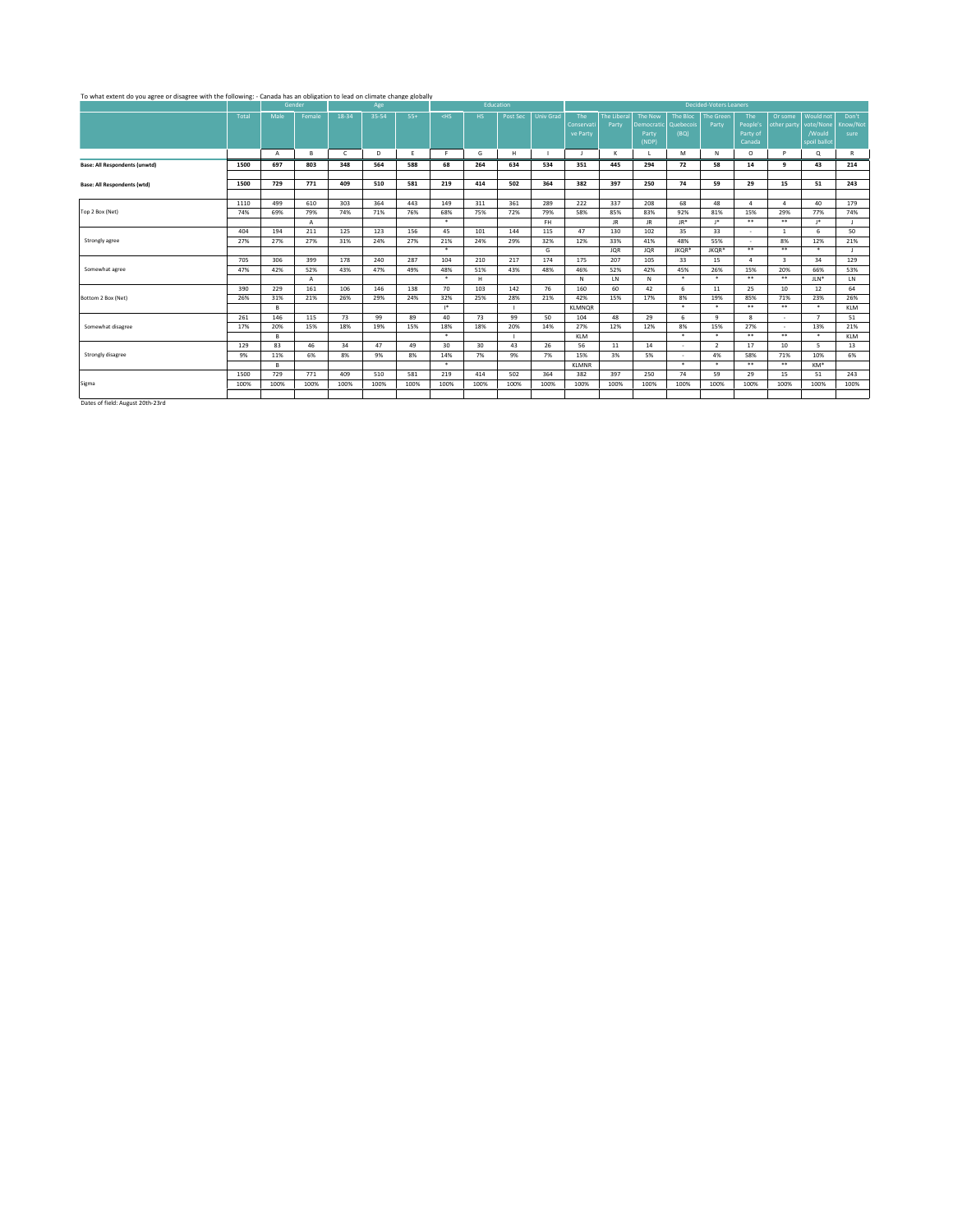| To what extent do you agree or disagree with the following: - In order to combat climate change, the solutions will cause economic hardship in Canada |            |                |            |              |            |            |            |            |            |                  |                   |                             |                       |                         |                               |                         |                         |                        |                   |
|-------------------------------------------------------------------------------------------------------------------------------------------------------|------------|----------------|------------|--------------|------------|------------|------------|------------|------------|------------------|-------------------|-----------------------------|-----------------------|-------------------------|-------------------------------|-------------------------|-------------------------|------------------------|-------------------|
|                                                                                                                                                       |            |                | Gender     |              | Age        |            |            | Education  |            |                  |                   |                             |                       |                         | <b>Decided-Voters Leaners</b> |                         |                         |                        |                   |
|                                                                                                                                                       | Total      | Male           | Female     | 18-34        | 35-54      | $55+$      | $<$ HS     | HS.        | Post Sec   | <b>Univ Grad</b> | The<br>Conservati | <b>The Liberal</b><br>Party | The New<br>Democratic | The Bloc<br>Quebecois   | <b>The Green</b><br>Party     | The<br>People's         | Or some<br>other party  | Would not<br>vote/None | Don't<br>Know/Not |
|                                                                                                                                                       |            |                |            |              |            |            |            |            |            |                  | ve Party          |                             | Party<br>(NDP)        | (BQ)                    |                               | Party of<br>Canada      |                         | /Would<br>spoil ballot | sure              |
|                                                                                                                                                       |            | $\overline{A}$ | в          | $\mathsf{C}$ | D          | E          | F.         | G          | H          |                  | - 1               | $\kappa$                    |                       | M                       | N                             | $\circ$                 | P                       | Q                      | R                 |
| <b>Base: All Respondents (unwtd)</b>                                                                                                                  | 1500       | 697            | 803        | 348          | 564        | 588        | 68         | 264        | 634        | 534              | 351               | 445                         | 294                   | 72                      | 58                            | 14                      | q                       | 43                     | 214               |
|                                                                                                                                                       |            |                |            |              |            |            |            |            |            |                  |                   |                             |                       |                         |                               |                         |                         |                        |                   |
| <b>Base: All Respondents (wtd)</b>                                                                                                                    | 1500       | 729            | 771        | 409          | 510        | 581        | 219        | 414        | 502        | 364              | 382               | 397                         | 250                   | 74                      | 59                            | 29                      | 15                      | 51                     | 243               |
|                                                                                                                                                       |            |                |            |              |            |            |            |            |            |                  |                   |                             |                       |                         |                               |                         |                         |                        |                   |
| Top 2 Box (Net)                                                                                                                                       | 876<br>58% | 431<br>59%     | 444<br>58% | 243<br>59%   | 289<br>57% | 344<br>59% | 112<br>51% | 242<br>58% | 301<br>60% | 220<br>60%       | 258<br>68%        | 236<br>59%                  | 136<br>54%            | 39<br>53%               | 24<br>41%                     | 13<br>46%               | 12<br>80%               | 26<br>51%              | 131<br>54%        |
|                                                                                                                                                       |            |                |            |              |            |            | $\ast$     |            |            |                  | <b>KLMNR</b>      | N                           |                       | $\ast$                  | $\ast$                        | $***$                   | $***$                   | $\ast$                 |                   |
|                                                                                                                                                       | 187        | 116            | 71         | 64           | 64         | 59         | 29         | 49         | 69         | 41               | 70                | 53                          | 32                    | 3                       | $\overline{\mathbf{3}}$       | $\overline{\mathbf{3}}$ | 9                       | $\mathbf{1}$           | 14                |
| Strongly agree                                                                                                                                        | 12%        | 16%            | 9%         | 16%          | 13%        | 10%        | 13%        | 12%        | 14%        | 11%              | 18%               | 13%                         | 13%                   | 4%                      | 5%                            | 11%                     | 61%                     | 1%                     | 6%                |
|                                                                                                                                                       |            | в              |            | Ε.           |            |            | $\ast$     |            |            |                  | MNQR              | <b>MOR</b>                  | $\mathsf{R}$          | $\star$                 | $\cdot$                       | $***$                   | $***$                   | $\star$                |                   |
|                                                                                                                                                       | 688        | 315            | 373        | 178          | 224        | 286        | 84         | 193        | 233        | 179              | 188               | 183                         | 105                   | 36                      | 21                            | 10                      | $\overline{\mathbf{3}}$ | 25                     | 117               |
| Somewhat agree                                                                                                                                        | 46%        | 43%            | 48%        | 44%          | 44%        | 49%        | 38%        | 47%        | 46%        | 49%              | 49%               | 46%                         | 42%                   | 50%                     | 36%                           | 34%                     | 20%                     | 49%                    | 48%               |
|                                                                                                                                                       |            |                |            |              |            |            | $\star$    |            |            |                  |                   |                             |                       | $\star$                 | $\star$                       | $***$                   | $***$                   | $\star$                |                   |
|                                                                                                                                                       | 624        | 297            | 327        | 167          | 221        | 237        | 107        | 172        | 201        | 144              | 124               | 161                         | 114                   | 34                      | 35                            | 16                      | $\overline{\mathbf{3}}$ | 25                     | 112               |
| Bottom 2 Box (Net)                                                                                                                                    | 42%        | 41%            | 42%        | 41%          | 43%        | 41%        | 49%        | 42%        | 40%        | 40%              | 32%               | 41%                         | 46%                   | 47%                     | 59%                           | 54%                     | 20%                     | 49%                    | 46%               |
|                                                                                                                                                       |            |                |            |              |            |            | $\ast$     |            |            |                  |                   |                             |                       | $1*$                    | JK*                           | $***$                   | $***$                   | $\star$                |                   |
|                                                                                                                                                       | 526        | 229            | 297        | 132          | 185        | 209        | 73         | 153        | 175        | 124              | 111               | 142                         | 92                    | 31                      | 25                            | ×                       | $\overline{2}$          | 23                     | 101               |
| Somewhat disagree                                                                                                                                     | 35%        | 31%            | 39%        | 32%          | 36%        | 36%        | 33%        | 37%        | 35%        | 34%              | 29%               | 36%                         | 37%                   | 43%                     | 42%                           |                         | 10%                     | 44%                    | 42%               |
|                                                                                                                                                       |            |                | A          |              |            |            | $\star$    |            |            |                  |                   |                             |                       | P.                      | $\star$                       | $***$                   | $***$                   | $\star$                |                   |
|                                                                                                                                                       | 98         | 68             | 30         | 35           | 37         | 27         | 33         | 19         | 26         | 20               | 13                | 19                          | 22                    | $\overline{\mathbf{3}}$ | 10                            | 16                      | $\mathbf{1}$            | $\mathbf{R}$           | $11\,$            |
| Strongly disagree                                                                                                                                     | 7%         | 9%             | 4%         | 8%           | 7%         | 5%         | 15%        | 5%         | 5%         | 5%               | 3%                | 5%                          | 9%                    | 4%                      | 17%                           | 54%                     | 9%                      | 5%                     | 4%                |
|                                                                                                                                                       |            | B.             |            | E            |            |            | $GHI*$     |            |            |                  |                   |                             |                       | $\star$                 | JKMR*                         | $***$                   | $***$                   | $\ast$                 |                   |
|                                                                                                                                                       | 1500       | 729            | 771        | 409          | 510        | 581        | 219        | 414        | 502        | 364              | 382               | 397                         | 250                   | 74                      | 59                            | 29                      | 15                      | 51                     | 243               |
| Sigma                                                                                                                                                 | 100%       | 100%           | 100%       | 100%         | 100%       | 100%       | 100%       | 100%       | 100%       | 100%             | 100%              | 100%                        | 100%                  | 100%                    | 100%                          | 100%                    | 100%                    | 100%                   | 100%              |
| Dates of field: August 20th-23rd                                                                                                                      |            |                |            |              |            |            |            |            |            |                  |                   |                             |                       |                         |                               |                         |                         |                        |                   |
|                                                                                                                                                       |            |                |            |              |            |            |            |            |            |                  |                   |                             |                       |                         |                               |                         |                         |                        |                   |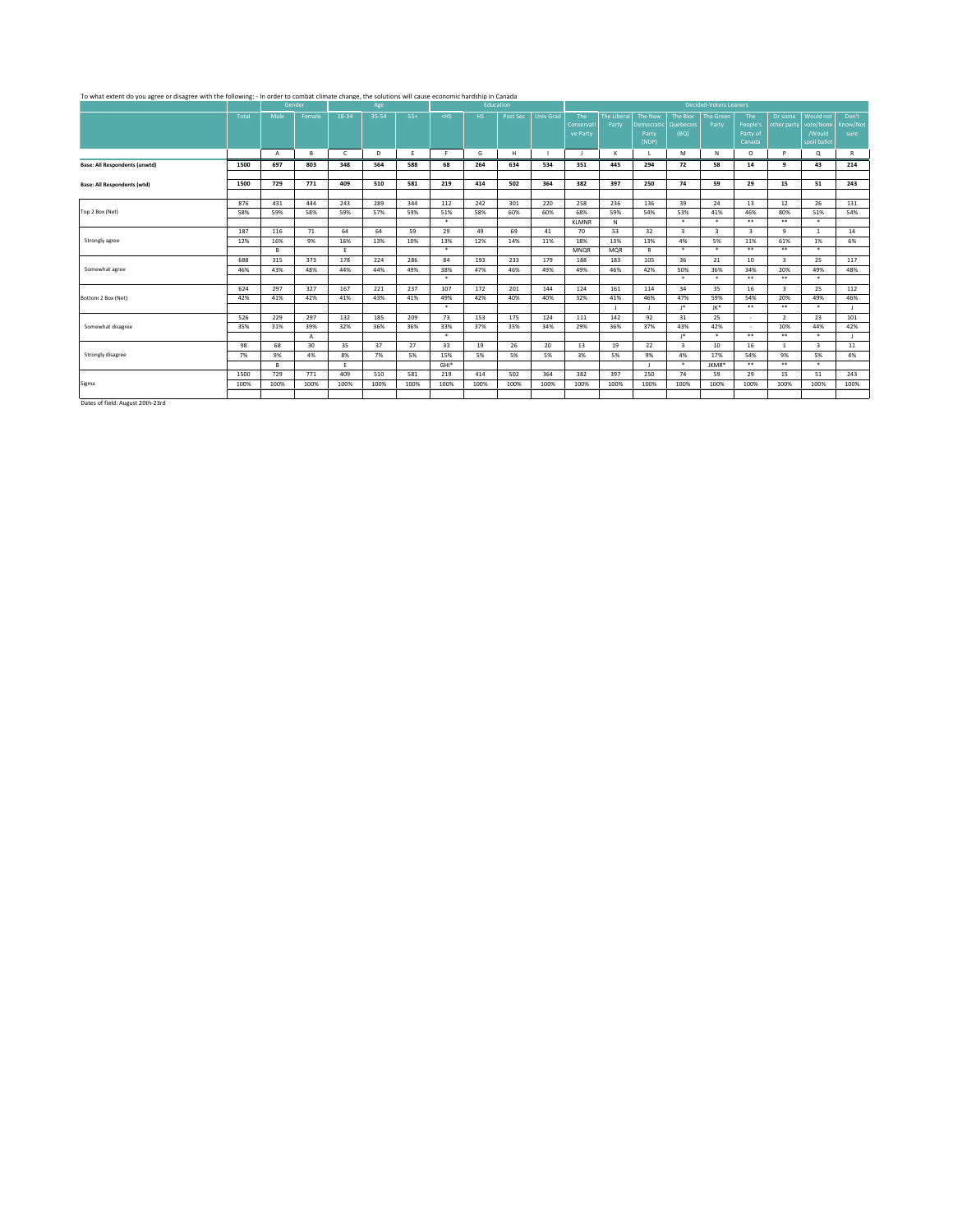# To what extent do you agree or disagree with the following: - No matter how hard we try, we won't be able to significantly reduce carbon emissions over the next decade<br>Age Education Decided-Voters Leaners over the Security

|                                      |       |                | Gender |       | Age   |       |         | Education |          |                  |            |                    |            |           | Decided-Voters Leaners |          |                         |                |              |
|--------------------------------------|-------|----------------|--------|-------|-------|-------|---------|-----------|----------|------------------|------------|--------------------|------------|-----------|------------------------|----------|-------------------------|----------------|--------------|
|                                      | Total | Male           | Female | 18-34 | 35-54 | $55+$ | $<$ HS  | HS.       | Post Sec | <b>Univ Grad</b> | The        | <b>The Liberal</b> | The New    | The Bloc  | <b>The Green</b>       | The      | Or some                 | Would not      | Don't        |
|                                      |       |                |        |       |       |       |         |           |          |                  | Conservati | Party              | Democratic | Quebecois | Party                  | People's | other party             | vote/None      | Know/Not     |
|                                      |       |                |        |       |       |       |         |           |          |                  | ve Party   |                    | Party      | (BQ)      |                        | Party of |                         | /Would         | sure         |
|                                      |       |                |        |       |       |       |         |           |          |                  |            |                    | (NDP)      |           |                        | Canada   |                         | spoil ballot   |              |
|                                      |       | $\overline{A}$ | в      | C     | D     | F     | F.      | G         | H        |                  |            | к                  |            | M         | N                      | $\circ$  | $\mathbf{D}$            | Q              | $\mathbb{R}$ |
| <b>Base: All Respondents (unwtd)</b> | 1500  | 697            | 803    | 348   | 564   | 588   | 68      | 264       | 634      | 534              | 351        | 445                | 294        | 72        | 58                     | 14       | q                       | 43             | 214          |
|                                      |       |                |        |       |       |       |         |           |          |                  |            |                    |            |           |                        |          |                         |                |              |
| <b>Base: All Respondents (wtd)</b>   | 1500  | 729            | 771    | 409   | 510   | 581   | 219     | 414       | 502      | 364              | 382        | 397                | 250        | 74        | 59                     | 29       | 15                      | 51             | 243          |
|                                      |       |                |        |       |       |       |         |           |          |                  |            |                    |            |           |                        |          |                         |                |              |
|                                      | 734   | 382            | 352    | 197   | 244   | 293   | 129     | 220       | 235      | 149              | 228        | 182                | 95         | 31        | 17                     | 14       | 12                      | 32             | 123          |
| Top 2 Box (Net)                      | 49%   | 52%            | 46%    | 48%   | 48%   | 50%   | 59%     | 53%       | 47%      | 41%              | 60%        | 46%                | 38%        | 42%       | 29%                    | 49%      | 83%                     | 63%            | 50%          |
|                                      |       | B.             |        |       |       |       | $1*$    |           |          |                  | KLMN       | N                  |            | $\star$   | $\star$                | $***$    | $***$                   | $LN^*$         | LN           |
|                                      | 164   | 96             | 68     | 52    | 58    | 54    | 31      | 60        | 45       | 28               | 47         | 44                 | 25         | 6         | 4                      | q        | 6                       | $\Omega$       | 14           |
| Strongly agree                       | 11%   | 13%            | 9%     | 13%   | 11%   | 9%    | 14%     | 14%       | 9%       | 8%               | 12%        | 11%                | 10%        | 8%        | 7%                     | 31%      | 43%                     | 18%            | 6%           |
|                                      |       | R              |        |       |       |       | $\star$ | HI        |          |                  | R          |                    |            | $\star$   | $\star$                | $***$    | $***$                   | $R^*$          |              |
|                                      | 570   | 286            | 284    | 145   | 185   | 239   | 98      | 160       | 190      | 122              | 182        | 137                | 69         | 25        | 13                     | 5        | 6                       | 23             | 108          |
| Somewhat agree                       | 38%   | 39%            | 37%    | 35%   | 36%   | 41%   | 45%     | 39%       | 38%      | 33%              | 48%        | 35%                | 28%        | 35%       | 22%                    | 18%      | 39%                     | 45%            | 45%          |
|                                      |       |                |        |       |       |       | $\star$ |           |          |                  | KLN        |                    |            | $\star$   | $\star$                | $***$    | $***$                   | $N^*$          | <b>KLN</b>   |
|                                      | 766   | 346            | 420    | 213   | 266   | 288   | 90      | 194       | 267      | 215              | 154        | 215                | 155        | 42        | 42                     | 15       | $\overline{\mathbf{3}}$ | 19             | 120          |
| Bottom 2 Box (Net)                   | 51%   | 48%            | 54%    | 52%   | 52%   | 50%   | 41%     | 47%       | 53%      | 59%              | 40%        | 54%                | 62%        | 58%       | 71%                    | 51%      | 17%                     | 37%            | 50%          |
|                                      |       |                | A      |       |       |       | $\star$ |           |          | FG               |            |                    | <b>JQR</b> | $1*$      | JKOR*                  | $* *$    | $***$                   | $\star$        |              |
|                                      | 550   | 238            | 312    | 148   | 181   | 222   | 67      | 143       | 196      | 144              | 126        | 148                | 109        | 33        | 24                     | 5        | $\overline{1}$          | 13             | 92           |
| Somewhat disagree                    | 37%   | 33%            | 41%    | 36%   | 35%   | 38%   | 31%     | 34%       | 39%      | 40%              | 33%        | 37%                | 44%        | 45%       | 41%                    | 16%      | 8%                      | 25%            | 38%          |
|                                      |       |                | A      |       |       |       | $\ast$  |           |          |                  |            |                    | JQ         | $\ast$    | $\ast$                 | $* *$    | $***$                   | $\star$        |              |
|                                      | 216   | 109            | 107    | 65    | 85    | 66    | 22      | 52        | 72       | 71               | 28         | 68                 | 46         | 10        | 18                     | 10       | $\mathbf{1}$            | $\overline{7}$ | 29           |
| Strongly disagree                    | 14%   | 15%            | 14%    | 16%   | 17%   | 11%   | 10%     | 12%       | 14%      | 19%              | 7%         | 17%                | 19%        | 13%       | 31%                    | 35%      | 9%                      | 13%            | 12%          |
|                                      |       |                |        |       | Ε.    |       | $\star$ |           |          | GH               |            |                    |            | $\ast$    | JKMR*                  | $* *$    | $***$                   | $\star$        |              |
|                                      | 1500  | 729            | 771    | 409   | 510   | 581   | 219     | 414       | 502      | 364              | 382        | 397                | 250        | 74        | 59                     | 29       | 15                      | 51             | 243          |
| Sigma                                | 100%  | 100%           | 100%   | 100%  | 100%  | 100%  | 100%    | 100%      | 100%     | 100%             | 100%       | 100%               | 100%       | 100%      | 100%                   | 100%     | 100%                    | 100%           | 100%         |
|                                      |       |                |        |       |       |       |         |           |          |                  |            |                    |            |           |                        |          |                         |                |              |
|                                      |       |                |        |       |       |       |         |           |          |                  |            |                    |            |           |                        |          |                         |                |              |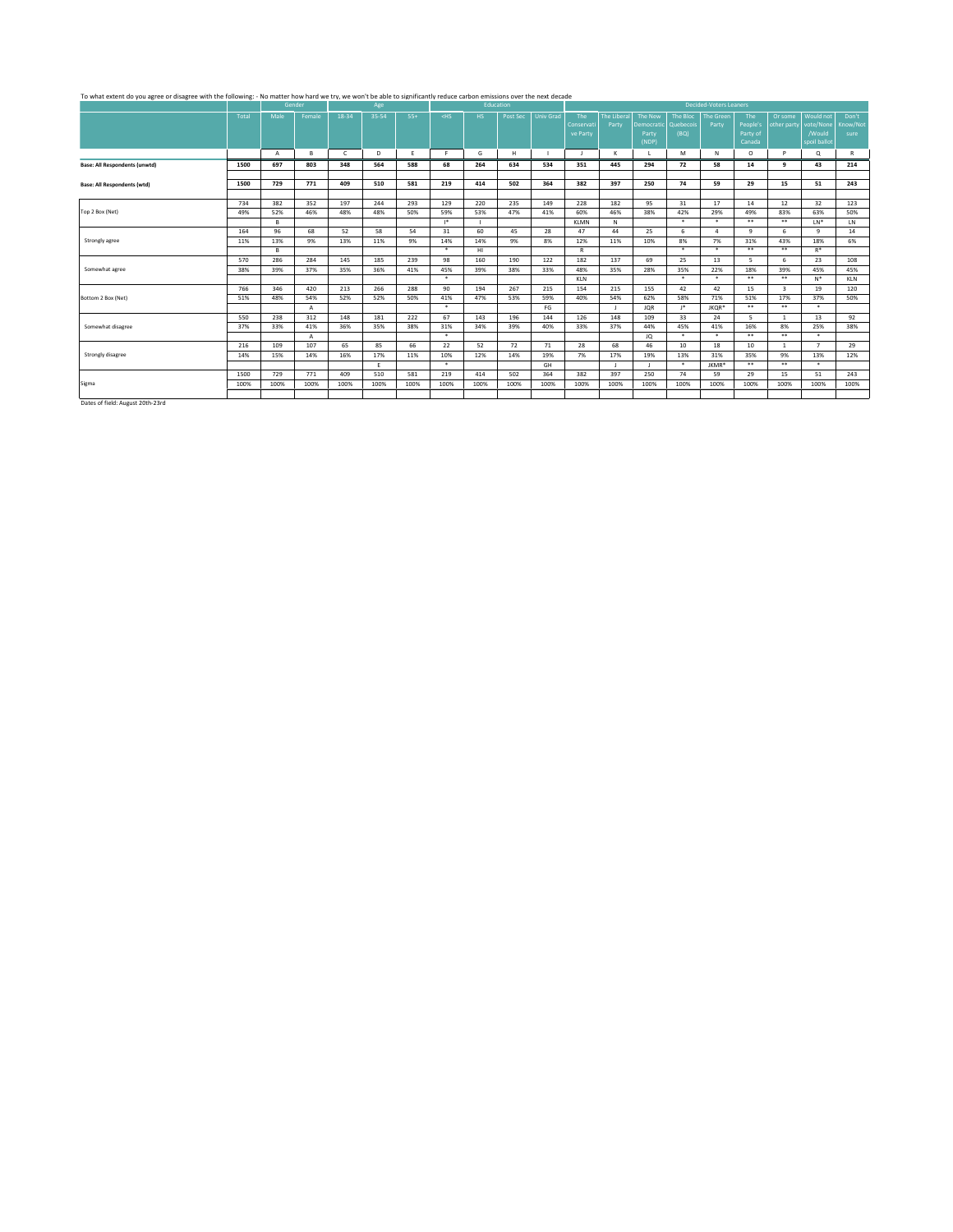# To what extent do you agree or disagree with the following: - Extreme wather impacts (like extended heat warnings, drought and wildfires) are more of a concern for me now than they were five years ago<br>Gender General Manage

|                                      |       |              | Gender       |              | Age   |            |         |      | Education |                  |             |                   |                          |                         | Decided-Voters Leaners |                |                         |                |             |
|--------------------------------------|-------|--------------|--------------|--------------|-------|------------|---------|------|-----------|------------------|-------------|-------------------|--------------------------|-------------------------|------------------------|----------------|-------------------------|----------------|-------------|
|                                      | Total | Male         | Female       | 18-34        | 35-54 | $55+$      | $<$ HS  | HS.  | Post Sec  | <b>Univ Grad</b> | The         | <b>The Libera</b> | The New                  | The Bloc                | <b>The Green</b>       | The            | Or some                 | Would not      | Don't       |
|                                      |       |              |              |              |       |            |         |      |           |                  | Conservati  | Party             | Democratic               | Quebecois               | Party                  | People's       | other party             | vote/None      | Know/Not    |
|                                      |       |              |              |              |       |            |         |      |           |                  | ve Party    |                   | Party                    | (BQ)                    |                        | Party of       |                         | /Would         | sure        |
|                                      |       |              |              |              |       |            |         |      |           |                  |             |                   | (NDP)                    |                         |                        | Canada         |                         | spoil ballot   |             |
|                                      |       | $\mathsf{A}$ | в            | $\mathsf{C}$ | D     | F          | F.      | G    | H         |                  | - 11        | к                 |                          | M                       | N                      | $\circ$        | <b>P</b>                | Q              | R           |
| <b>Base: All Respondents (unwtd)</b> | 1500  | 697          | 803          | 348          | 564   | 588        | 68      | 264  | 634       | 534              | 351         | 445               | 294                      | 72                      | 58                     | 14             | q                       | 43             | 214         |
|                                      |       |              |              |              |       |            |         |      |           |                  |             |                   |                          |                         |                        |                |                         |                |             |
| <b>Base: All Respondents (wtd)</b>   | 1500  | 729          | 771          | 409          | 510   | 581        | 219     | 414  | 502       | 364              | 382         | 397               | 250                      | 74                      | 59                     | 29             | 15                      | 51             | 243         |
|                                      |       |              |              |              |       |            |         |      |           |                  |             |                   |                          |                         |                        |                |                         |                |             |
|                                      | 1255  | 580          | 675          | 325          | 426   | 503        | 194     | 341  | 407       | 313              | 268         | 372               | 233                      | 70                      | 46                     | 11             | $\overline{\mathbf{3}}$ | 43             | 210         |
| Top 2 Box (Net)                      | 84%   | 80%          | 87%          | 79%          | 84%   | 87%        | 89%     | 82%  | 81%       | 86%              | 70%         | 94%               | 93%                      | 95%                     | 78%                    | 39%            | 19%                     | 83%            | 87%         |
|                                      |       |              | $\mathsf{A}$ |              |       | $\epsilon$ | $\star$ |      |           | H                |             | <b>JNOR</b>       | <b>JNR</b>               | $JN^*$                  | $\ast$                 | $* *$          | **                      | $\star$        |             |
|                                      | 589   | 253          | 336          | 174          | 175   | 240        | 74      | 168  | 198       | 150              | 88          | 203               | 145                      | 40                      | 21                     | 5              | $\overline{1}$          | 14             | 73          |
| Strongly agree                       | 39%   | 35%          | 44%          | 43%          | 34%   | 41%        | 34%     | 41%  | 39%       | 41%              | 23%         | 51%               | 58%                      | 54%                     | 35%                    | 15%            | 9%                      | 26%            | 30%         |
|                                      |       |              | A            | D            |       | D.         | $\star$ |      |           |                  |             | <b>JQR</b>        | <b>JNQR</b>              | JQR*                    | $\star$                | $***$          | $***$                   | $\star$        |             |
|                                      | 666   | 327          | 338          | 151          | 252   | 263        | 120     | 173  | 209       | 163              | 179         | 169               | 88                       | 30                      | 25                     | $\mathbf{z}$   | $\overline{1}$          | 29             | 137         |
| Somewhat agree                       | 44%   | 45%          | 44%          | 37%          | 49%   | 45%        | 55%     | 42%  | 42%       | 45%              | 47%         | 42%               | 35%                      | 41%                     | 43%                    | 23%            | 10%                     | 57%            | 56%         |
|                                      |       |              |              |              | C     |            | $H^*$   |      |           |                  |             |                   |                          | $\star$                 | $\star$                | $***$          | $***$                   | $1*$           | KL          |
|                                      | 245   | 148          | 97           | 84           | 83    | 78         | 25      | 73   | 95        | 52               | 115         | 26                | 17                       | $\Lambda$               | 13                     | 18             | 12                      | $\mathbf{q}$   | 33          |
| Bottom 2 Box (Net)                   | 16%   | 20%          | 13%          | 21%          | 16%   | 13%        | 11%     | 18%  | 19%       | 14%              | 30%         | 6%                | 7%                       | 5%                      | 22%                    | 61%            | 81%                     | 17%            | 13%         |
|                                      |       | R            |              | E            |       |            | $\star$ |      |           |                  | <b>KLMR</b> |                   |                          | $\star$                 | KLM*                   | $***$          | **                      | K*             | KL          |
|                                      | 169   | 91           | 78           | 57           | 60    | 53         | 12      | 52   | 64        | 42               | 80          | 20                | 12                       | $\overline{\mathbf{3}}$ | 12                     | $\overline{7}$ | $\overline{\mathbf{3}}$ | 6              | 26          |
| Somewhat disagree                    | 11%   | 13%          | 10%          | 14%          | 12%   | 9%         | 5%      | 12%  | 13%       | 11%              | 21%         | 5%                | 5%                       | 4%                      | 20%                    | 23%            | 20%                     | 12%            | 11%         |
|                                      |       |              |              |              |       |            | $\star$ |      |           |                  | <b>KLMR</b> |                   |                          | $\ast$                  | KLM*                   | $* *$          | $***$                   | $\star$        | ĸ           |
|                                      | 76    | 57           | 19           | 27           | 24    | 25         | 13      | 21   | 31        | 10               | 35          | 6                 | $\overline{\phantom{a}}$ | $\mathbf{1}$            | $\mathbf{1}$           | 11             | $\mathbf{q}$            | $\overline{2}$ | $7^{\circ}$ |
| Strongly disagree                    | 5%    | 8%           | 2%           | 7%           | 5%    | 4%         | 6%      | 5%   | 6%        | 3%               | 9%          | 1%                | 2%                       | 1%                      | 1%                     | 39%            | 62%                     | 4%             | 3%          |
|                                      |       | B.           |              |              |       |            | $\star$ |      | п.        |                  | <b>KLMR</b> |                   |                          | $\star$                 | $\ast$                 | $* *$          | **                      | $\star$        |             |
|                                      | 1500  | 729          | 771          | 409          | 510   | 581        | 219     | 414  | 502       | 364              | 382         | 397               | 250                      | 74                      | 59                     | 29             | 15                      | 51             | 243         |
| Sigma                                | 100%  | 100%         | 100%         | 100%         | 100%  | 100%       | 100%    | 100% | 100%      | 100%             | 100%        | 100%              | 100%                     | 100%                    | 100%                   | 100%           | 100%                    | 100%           | 100%        |
|                                      |       |              |              |              |       |            |         |      |           |                  |             |                   |                          |                         |                        |                |                         |                |             |
| $\sim$ $\sim$                        |       |              |              |              |       |            |         |      |           |                  |             |                   |                          |                         |                        |                |                         |                |             |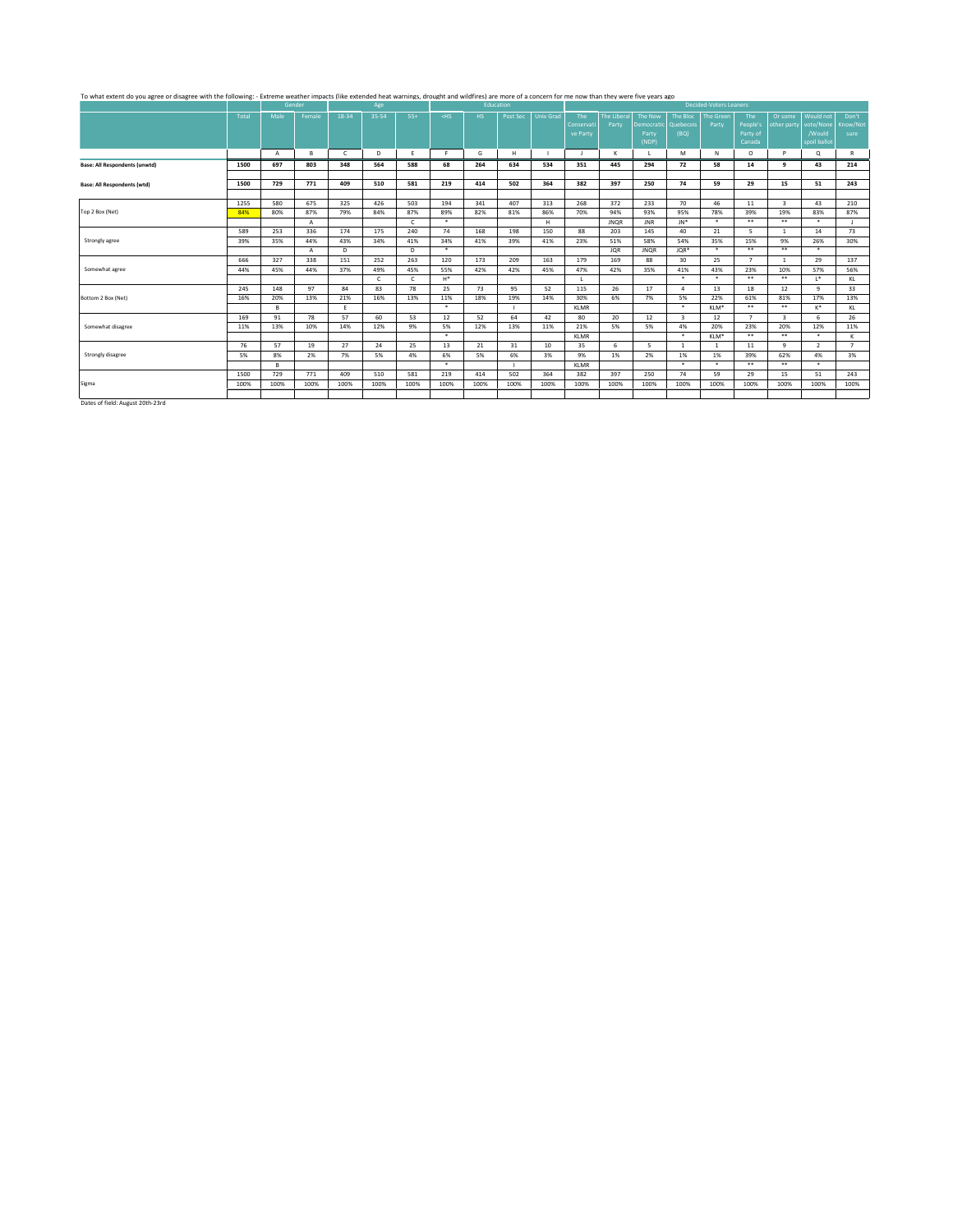## To what extent do you agree or disagree with the following: - Extreme weather has a direct impact on me

|                                                                                                                                                                                                                                   |       |                | Gender |              | Age   |       |         | Education |          |                  |            |             |            |              | <b>Decided-Voters Leaners</b> |                         |                         |              |              |
|-----------------------------------------------------------------------------------------------------------------------------------------------------------------------------------------------------------------------------------|-------|----------------|--------|--------------|-------|-------|---------|-----------|----------|------------------|------------|-------------|------------|--------------|-------------------------------|-------------------------|-------------------------|--------------|--------------|
|                                                                                                                                                                                                                                   | Total | Male           | Female | 18-34        | 35-54 | $55+$ | $<$ HS  | HS.       | Post Sec | <b>Univ Grad</b> | The        | The Liberal | The New    | The Bloc     | <b>The Green</b>              | The                     | Or some                 | Would not    | Don't        |
|                                                                                                                                                                                                                                   |       |                |        |              |       |       |         |           |          |                  | Conservati | Party       | Democratic | Quebecois    | Party                         | People's                | other party             | vote/None    | Know/Not     |
|                                                                                                                                                                                                                                   |       |                |        |              |       |       |         |           |          |                  | ve Party   |             | Party      | (BQ)         |                               | Party of                |                         | /Would       | sure         |
|                                                                                                                                                                                                                                   |       |                |        |              |       |       |         |           |          |                  |            |             | (NDP)      |              |                               | Canada                  |                         | spoil ballot |              |
|                                                                                                                                                                                                                                   |       | $\overline{A}$ | в      | $\mathsf{C}$ | D     | E     | F.      | G         | H        |                  | Ι.         | к           |            | M            | N                             | $\circ$                 | P                       | Q            | R            |
| <b>Base: All Respondents (unwtd)</b>                                                                                                                                                                                              | 1500  | 697            | 803    | 348          | 564   | 588   | 68      | 264       | 634      | 534              | 351        | 445         | 294        | 72           | 58                            | 14                      | q                       | 43           | 214          |
|                                                                                                                                                                                                                                   |       |                |        |              |       |       |         |           |          |                  |            |             |            |              |                               |                         |                         |              |              |
| <b>Base: All Respondents (wtd)</b>                                                                                                                                                                                                | 1500  | 729            | 771    | 409          | 510   | 581   | 219     | 414       | 502      | 364              | 382        | 397         | 250        | 74           | 59                            | 29                      | 15                      | 51           | 243          |
|                                                                                                                                                                                                                                   |       |                |        |              |       |       |         |           |          |                  |            |             |            |              |                               |                         |                         |              |              |
|                                                                                                                                                                                                                                   | 997   | 461            | 536    | 266          | 338   | 393   | 141     | 268       | 329      | 259              | 209        | 298         | 180        | 49           | 37                            | 21                      | $\boldsymbol{\Lambda}$  | 34           | 165          |
| Top 2 Box (Net)                                                                                                                                                                                                                   | 66%   | 63%            | 69%    | 65%          | 66%   | 68%   | 64%     | 65%       | 66%      | 71%              | 55%        | 75%         | 72%        | 67%          | 64%                           | 73%                     | 29%                     | 65%          | 68%          |
|                                                                                                                                                                                                                                   |       |                | Α      |              |       |       | $\star$ |           |          |                  |            |             |            | $\star$      | $\star$                       | $***$                   | $***$                   | $\star$      | $\mathbf{I}$ |
|                                                                                                                                                                                                                                   | 305   | 144            | 161    | 100          | 111   | 94    | 38      | 79        | 109      | 79               | 54         | 104         | 65         | 16           | 9                             | 6                       | $\sim$                  | 13           | 37           |
| Strongly agree                                                                                                                                                                                                                    | 20%   | 20%            | 21%    | 24%          | 22%   | 16%   | 17%     | 19%       | 22%      | 22%              | 14%        | 26%         | 26%        | 22%          | 16%                           | 19%                     | $\sim$                  | 26%          | 15%          |
|                                                                                                                                                                                                                                   |       |                |        | Ε.           | Ε.    |       | $\star$ |           |          |                  |            | JR.         | JR.        | $\star$      | $\star$                       | $* *$                   | $***$                   | $\star$      |              |
|                                                                                                                                                                                                                                   | 692   | 317            | 375    | 166          | 227   | 299   | 103     | 189       | 221      | 180              | 155        | 193         | 115        | 33           | 28                            | 16                      | $\boldsymbol{A}$        | 20           | 128          |
| Somewhat agree                                                                                                                                                                                                                    | 46%   | 44%            | 49%    | 41%          | 44%   | 51%   | 47%     | 46%       | 44%      | 49%              | 41%        | 49%         | 46%        | 45%          | 47%                           | 54%                     | 29%                     | 40%          | 53%          |
|                                                                                                                                                                                                                                   |       |                |        |              |       | CD    | $\star$ |           |          |                  |            |             |            | $\star$      | $\ast$                        | $* *$                   | $***$                   | $\star$      | $\mathbf{I}$ |
|                                                                                                                                                                                                                                   | 503   | 267            | 236    | 143          | 172   | 188   | 78      | 146       | 173      | 106              | 173        | 99          | 70         | 24           | 21                            | 8                       | 10                      | 18           | 78           |
| Bottom 2 Box (Net)                                                                                                                                                                                                                | 34%   | 37%            | 31%    | 35%          | 34%   | 32%   | 36%     | 35%       | 34%      | 29%              | 45%        | 25%         | 28%        | 33%          | 36%                           | 27%                     | 71%                     | 35%          | 32%          |
|                                                                                                                                                                                                                                   |       | в              |        |              |       |       | $\star$ |           |          |                  | KLR        |             |            | $\ast$       | $\ast$                        | $* *$                   | $***$                   | $\star$      |              |
|                                                                                                                                                                                                                                   | 393   | 205            | 188    | 99           | 133   | 160   | 49      | 114       | 140      | 89               | 130        | 86          | 58         | 24           | 16                            | $\overline{\mathbf{3}}$ | $\overline{\mathbf{3}}$ | 12           | 62           |
| Somewhat disagree                                                                                                                                                                                                                 | 26%   | 28%            | 24%    | 24%          | 26%   | 28%   | 22%     | 28%       | 28%      | 25%              | 34%        | 22%         | 23%        | 32%          | 28%                           | 11%                     | 20%                     | 23%          | 26%          |
|                                                                                                                                                                                                                                   |       |                |        |              |       |       | $\star$ |           |          |                  | KL         |             |            | $\star$      | $\ast$                        | $* *$                   | $***$                   | $\star$      |              |
|                                                                                                                                                                                                                                   | 110   | 62             | 48     | 43           | 39    | 28    | 29      | 32        | 33       | 16               | 43         | 14          | 13         | $\mathbf{1}$ | 5                             | 5                       | $\overline{7}$          | 6            | 16           |
| Strongly disagree                                                                                                                                                                                                                 | 7%    | 9%             | 6%     | 11%          | 8%    | 5%    | 13%     | 8%        | 6%       | 4%               | 11%        | 3%          | 5%         | 1%           | 9%                            | 16%                     | 51%                     | 12%          | 7%           |
|                                                                                                                                                                                                                                   |       |                |        | Ε.           |       |       | $1*$    |           |          |                  | KLM        |             |            | $\ast$       | $\ast$                        | $* *$                   | $***$                   | KM*          |              |
|                                                                                                                                                                                                                                   | 1500  | 729            | 771    | 409          | 510   | 581   | 219     | 414       | 502      | 364              | 382        | 397         | 250        | 74           | 59                            | 29                      | 15                      | 51           | 243          |
| Sigma                                                                                                                                                                                                                             | 100%  | 100%           | 100%   | 100%         | 100%  | 100%  | 100%    | 100%      | 100%     | 100%             | 100%       | 100%        | 100%       | 100%         | 100%                          | 100%                    | 100%                    | 100%         | 100%         |
|                                                                                                                                                                                                                                   |       |                |        |              |       |       |         |           |          |                  |            |             |            |              |                               |                         |                         |              |              |
| $\mathbf{r}$ . And the second second second second second second second second second second second second second second second second second second second second second second second second second second second second second |       |                |        |              |       |       |         |           |          |                  |            |             |            |              |                               |                         |                         |              |              |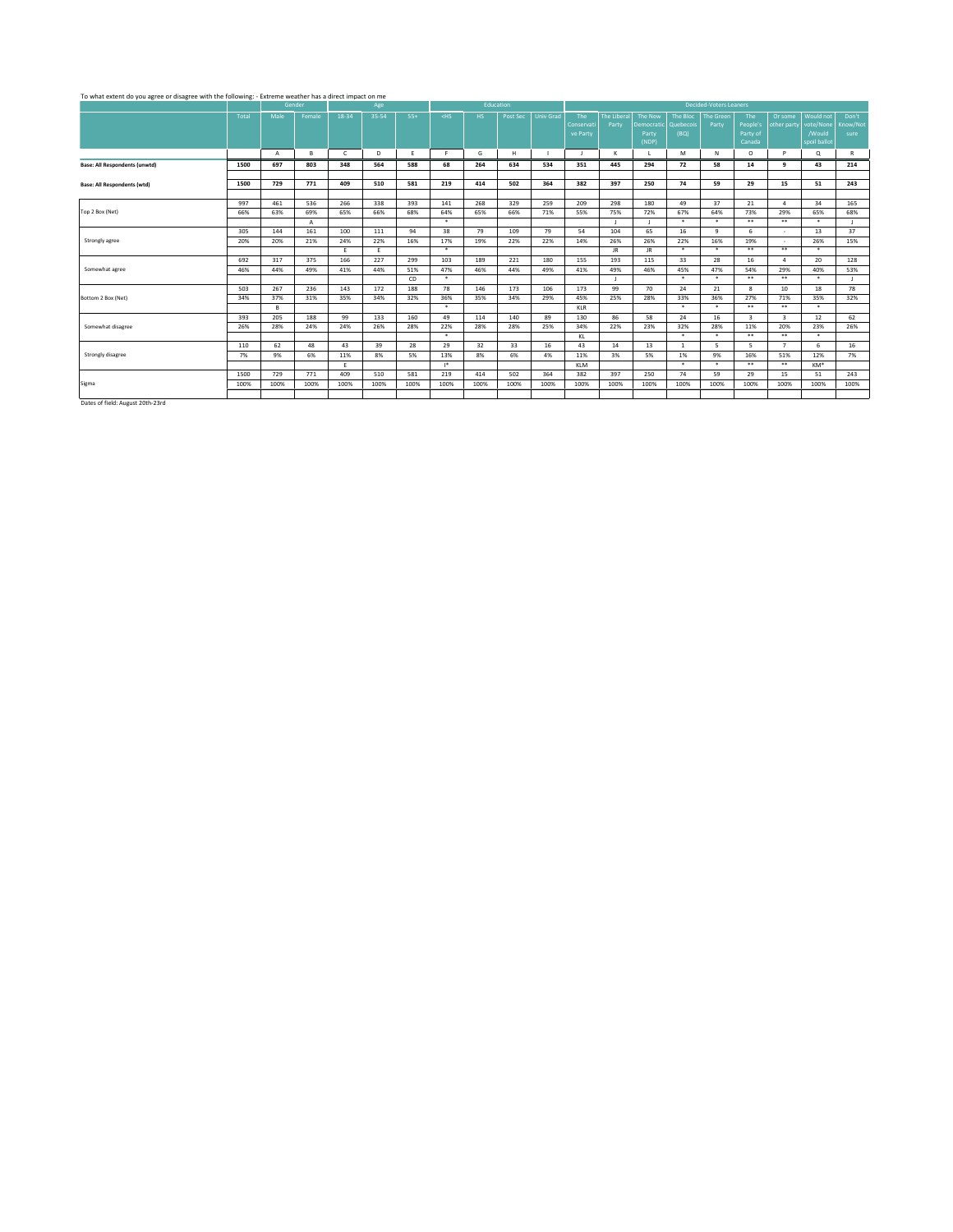## To what extent do you agree or disagree with the following: - Government should do more to support people impacted by extreme weather

|                                                                                                                                                                                                                                   |       |                | Gender |              | Age   |            |         | Education |          |                  |              |                  |                |           | <b>Decided-Voters Leaners</b> |              |                  |              |             |
|-----------------------------------------------------------------------------------------------------------------------------------------------------------------------------------------------------------------------------------|-------|----------------|--------|--------------|-------|------------|---------|-----------|----------|------------------|--------------|------------------|----------------|-----------|-------------------------------|--------------|------------------|--------------|-------------|
|                                                                                                                                                                                                                                   | Total | Male           | Female | 18-34        | 35-54 | $55+$      | $<$ HS  | HS.       | Post Sec | <b>Univ Grad</b> | The          | The Liberal      | The New        | The Bloc  | <b>The Green</b>              | The          | Or some          | Would not    | Don't       |
|                                                                                                                                                                                                                                   |       |                |        |              |       |            |         |           |          |                  | Conservati   | Party            | Democratic     | Quebecois | Party                         | People's     | other party      | vote/None    | Know/Not    |
|                                                                                                                                                                                                                                   |       |                |        |              |       |            |         |           |          |                  | ve Party     |                  | Party          | (BQ)      |                               | Party of     |                  | /Would       | sure        |
|                                                                                                                                                                                                                                   |       |                |        |              |       |            |         |           |          |                  |              |                  | (NDP)          |           |                               | Canada       |                  | spoil ballot |             |
|                                                                                                                                                                                                                                   |       | $\overline{A}$ | в      | $\mathsf{C}$ | D     | Ε          | F.      | G         | H        |                  | $\mathbf{J}$ | к                |                | M         | N                             | $\circ$      | P                | Q            | R           |
| <b>Base: All Respondents (unwtd)</b>                                                                                                                                                                                              | 1500  | 697            | 803    | 348          | 564   | 588        | 68      | 264       | 634      | 534              | 351          | 445              | 294            | 72        | 58                            | 14           | q                | 43           | 214         |
|                                                                                                                                                                                                                                   |       |                |        |              |       |            |         |           |          |                  |              |                  |                |           |                               |              |                  |              |             |
| <b>Base: All Respondents (wtd)</b>                                                                                                                                                                                                | 1500  | 729            | 771    | 409          | 510   | 581        | 219     | 414       | 502      | 364              | 382          | 397              | 250            | 74        | 59                            | 29           | 15               | 51           | 243         |
|                                                                                                                                                                                                                                   |       |                |        |              |       |            |         |           |          |                  |              |                  |                |           |                               |              |                  |              |             |
|                                                                                                                                                                                                                                   | 1217  | 554            | 663    | 329          | 408   | 480        | 171     | 331       | 416      | 299              | 270          | 353              | 228            | 57        | 41                            | 12           | $\boldsymbol{A}$ | 43           | 208         |
| Top 2 Box (Net)                                                                                                                                                                                                                   | 81%   | 76%            | 86%    | 80%          | 80%   | 83%        | 78%     | 80%       | 83%      | 82%              | 71%          | 89%              | 91%            | 77%       | 70%                           | 41%          | 30%              | 83%          | 86%         |
|                                                                                                                                                                                                                                   |       |                | Α      |              |       |            | $\star$ |           |          |                  |              | <b>JMN</b>       | <b>JMN</b>     | $\star$   | $\star$                       | $***$        | $***$            | $\star$      | JN          |
|                                                                                                                                                                                                                                   | 378   | 180            | 198    | 150          | 112   | 115        | 60      | 108       | 129      | 80               | 68           | 106              | 101            | 21        | 18                            | 5            | $\sim$           | $\mathbf{R}$ | 51          |
| Strongly agree                                                                                                                                                                                                                    | 25%   | 25%            | 26%    | 37%          | 22%   | 20%        | 28%     | 26%       | 26%      | 22%              | 18%          | 27%              | 40%            | 28%       | 30%                           | 15%          | $\sim$           | 16%          | 21%         |
|                                                                                                                                                                                                                                   |       |                |        | DE           |       |            | $\star$ |           |          |                  |              |                  | <b>JKQR</b>    | $\star$   | $\ast$                        | $* *$        | $***$            | $\star$      |             |
|                                                                                                                                                                                                                                   | 839   | 375            | 465    | 179          | 296   | 365        | 111     | 223       | 287      | 219              | 202          | 248              | 127            | 36        | 23                            | 8            | $\boldsymbol{A}$ | 35           | 157         |
| Somewhat agree                                                                                                                                                                                                                    | 56%   | 51%            | 60%    | 44%          | 58%   | 63%        | 51%     | 54%       | 57%      | 60%              | 53%          | 62%              | 51%            | 49%       | 40%                           | 26%          | 30%              | 67%          | 65%         |
|                                                                                                                                                                                                                                   |       |                | A      |              | c     | $\epsilon$ | $\ast$  |           |          |                  |              | <b>JLN</b>       |                | $\star$   | $\star$                       | $* *$        | $***$            | $N^*$        | <b>JLMN</b> |
|                                                                                                                                                                                                                                   | 283   | 174            | 109    | 80           | 101   | 101        | 48      | 83        | 86       | 65               | 112          | 44               | 22             | 17        | 18                            | 17           | 10               | 9            | 35          |
| Bottom 2 Box (Net)                                                                                                                                                                                                                | 19%   | 24%            | 14%    | 20%          | 20%   | 17%        | 22%     | 20%       | 17%      | 18%              | 29%          | 11%              | 9%             | 23%       | 30%                           | 59%          | 70%              | 17%          | 14%         |
|                                                                                                                                                                                                                                   |       | в              |        |              |       |            | $\ast$  |           |          |                  | KLR          |                  |                | $KL^*$    | $KLR*$                        | $* *$        | $***$            | $\star$      |             |
|                                                                                                                                                                                                                                   | 234   | 140            | 94     | 60           | 87    | 87         | 35      | 75        | 72       | 52               | 97           | 40               | 18             | 17        | 14                            | 8            | 6                | $\mathbf{R}$ | 27          |
| Somewhat disagree                                                                                                                                                                                                                 | 16%   | 19%            | 12%    | 15%          | 17%   | 15%        | 16%     | 18%       | 14%      | 14%              | 25%          | 10%              | 7%             | 23%       | 23%                           | 28%          | 43%              | 15%          | 11%         |
|                                                                                                                                                                                                                                   |       | B.             |        |              |       |            | $\star$ |           |          |                  | KLR          |                  |                | $KLR*$    | $KLR*$                        | $* *$        | $* *$            | $\star$      |             |
|                                                                                                                                                                                                                                   | 49    | 35             | 14     | 20           | 14    | 14         | 13      | 8         | 14       | 14               | 16           | $\boldsymbol{A}$ | $\overline{a}$ | $\sim$    | $\mathfrak{a}$                | $\mathbf{q}$ | $\boldsymbol{A}$ | $\mathbf{1}$ | 8           |
| Strongly disagree                                                                                                                                                                                                                 | 3%    | 5%             | 2%     | 5%           | 3%    | 2%         | 6%      | 2%        | 3%       | 4%               | 4%           | 1%               | 2%             | $\sim$    | 6%                            | 31%          | 26%              | 1%           | 3%          |
|                                                                                                                                                                                                                                   |       | в              |        |              |       |            | $\star$ |           |          |                  | K            |                  |                | $\star$   | $K^*$                         | $* *$        | $***$            | $\star$      |             |
|                                                                                                                                                                                                                                   | 1500  | 729            | 771    | 409          | 510   | 581        | 219     | 414       | 502      | 364              | 382          | 397              | 250            | 74        | 59                            | 29           | 15               | 51           | 243         |
| Sigma                                                                                                                                                                                                                             | 100%  | 100%           | 100%   | 100%         | 100%  | 100%       | 100%    | 100%      | 100%     | 100%             | 100%         | 100%             | 100%           | 100%      | 100%                          | 100%         | 100%             | 100%         | 100%        |
|                                                                                                                                                                                                                                   |       |                |        |              |       |            |         |           |          |                  |              |                  |                |           |                               |              |                  |              |             |
| $\frac{1}{2}$ . And the second contract of the second contract of the second contract of the second contract of the second contract of the second contract of the second contract of the second contract of the second contract o |       |                |        |              |       |            |         |           |          |                  |              |                  |                |           |                               |              |                  |              |             |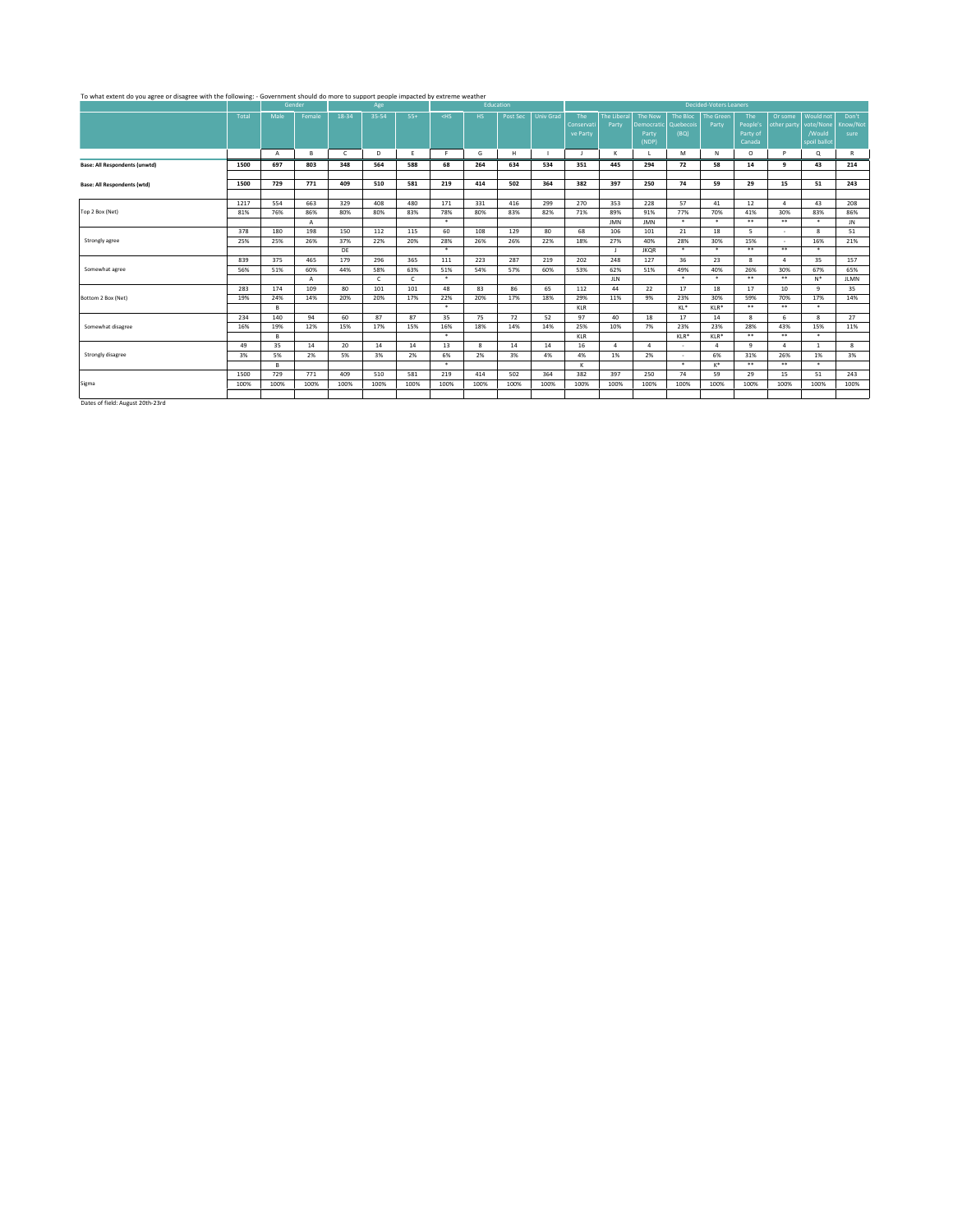#### To what extent do you agree or disagree with the following: - I am more concerned about climate change because of extreme weather

| 35-54<br>18-34<br>$55+$<br>Post Sec<br><b>Univ Grad</b><br>The Bloc<br><b>The Green</b><br>Would not<br>Don't<br>Total<br>Male<br>Female<br>$<$ HS<br>HS.<br>The<br>The Liberal<br>The New<br>The<br>Or some<br>People's<br>vote/None<br>Party<br>Know/Not<br>Conservati<br>Party<br>Democratic<br>Quebecois<br>other party<br>(BQ)<br>Party of<br>/Would<br>ve Party<br>Party<br>sure<br>(NDP)<br>Canada<br>spoil ballot<br>D<br>G<br>H<br>M<br>N<br>$\circ$<br>P<br>$\alpha$<br>R<br>$\overline{A}$<br>в<br>$\epsilon$<br>E<br>F.<br>к<br>$\blacksquare$<br>697<br>803<br>564<br>68<br>264<br>634<br>72<br>58<br>43<br>214<br>1500<br>348<br>588<br>534<br>351<br>445<br>294<br>14<br>q<br>243<br>1500<br>729<br>771<br>409<br>510<br>219<br>502<br>364<br>382<br>397<br>250<br>74<br>59<br>15<br>581<br>414<br>29<br>51<br>525<br>626<br>293<br>174<br>303<br>375<br>237<br>348<br>64<br>$\overline{\mathbf{3}}$<br>37<br>190<br>1151<br>381<br>477<br>299<br>213<br>52<br>$\overline{7}$<br>72%<br>72%<br>82%<br>79%<br>73%<br>82%<br>62%<br>88%<br>85%<br>87%<br>88%<br>23%<br>19%<br>73%<br>78%<br>77%<br>81%<br>75%<br>75%<br>$\star$<br>$***$<br>$1*$<br>$1*$<br>$* *$<br>$\star$<br>CD<br>GH<br>A<br><b>JQR</b><br>$\mathbf{I}$<br>229<br>185<br>59<br>100<br>34<br>54<br>420<br>191<br>114<br>121<br>110<br>133<br>117<br>53<br>155<br>18<br>6<br>٠<br>٠<br>26%<br>27%<br>39%<br>40%<br>46%<br>11%<br>22%<br>Strongly agree<br>28%<br>30%<br>28%<br>24%<br>32%<br>27%<br>27%<br>32%<br>14%<br>31%<br>×<br>$\overline{\phantom{a}}$<br>$***$<br>$\star$<br>$* *$<br>$\star$<br>H<br><b>JQR</b><br>JQR*<br>$JQ^*$<br>D.<br><b>JQR</b><br>$\mathbf{L}$<br>32<br>731<br>334<br>397<br>179<br>260<br>115<br>193<br>242<br>113<br>30<br>34<br>$\overline{7}$<br>$\mathbf{R}$<br>135<br>292<br>181<br>184<br>194<br>56%<br>Somewhat agree<br>49%<br>46%<br>51%<br>44%<br>50%<br>52%<br>47%<br>48%<br>50%<br>48%<br>49%<br>45%<br>41%<br>57%<br>23%<br>19%<br>61%<br>51%<br>$\star$<br>$\star$<br>$* *$<br>$***$<br>$\ast$<br>$\star$<br>53<br>349<br>204<br>146<br>129<br>45<br>128<br>66<br>145<br>49<br>37<br>$\mathbf{q}$<br>$\overline{7}$<br>23<br>12<br>14<br>116<br>105<br>111<br>22%<br>28%<br>19%<br>28%<br>25%<br>18%<br>21%<br>27%<br>25%<br>18%<br>38%<br>12%<br>15%<br>13%<br>12%<br>77%<br>81%<br>27%<br>23%<br>$\star$<br>$***$<br>$***$<br>$\star$<br>$\star$<br>K*<br>B.<br>Ε.<br>Ε.<br><b>KLMNR</b><br>ĸ<br>26<br>42<br>128<br>86<br>18<br>76<br>88<br>33<br>229<br>101<br>75<br>68<br>47<br>8<br>5<br>5<br>$\overline{2}$<br>$\overline{7}$<br>101<br>Somewhat disagree<br>18%<br>8%<br>8%<br>13%<br>17%<br>13%<br>18%<br>17%<br>12%<br>18%<br>17%<br>13%<br>26%<br>8%<br>10%<br>11%<br>18%<br>10%<br>15%<br>$\star$<br>$\star$<br>$\ast$<br>$* *$<br>$***$<br>$\star$<br>в<br>E<br>FI.<br>FI.<br>ĸ<br>Ε.<br><b>KLMNR</b><br>75<br>27<br>34<br>45<br>43<br>36<br>40<br>19<br>44<br>16<br>11<br>$\overline{2}$<br>$\overline{7}$<br>11<br>121<br>42<br>17<br>10<br>$\mathbf{1}$<br>6%<br>4%<br>10%<br>8%<br>12%<br>8%<br>8%<br>5%<br>2%<br>4%<br>14%<br>8%<br>10%<br>6%<br>12%<br>4%<br>5%<br>58%<br>71%<br>$\star$<br>$\star$<br>$* *$<br>$***$<br>$1*$<br>KLMR*<br>в<br><b>KLMR</b><br>243<br>1500<br>729<br>771<br>409<br>219<br>414<br>502<br>364<br>382<br>397<br>250<br>74<br>59<br>15<br>510<br>581<br>29<br>51<br>100%<br>100%<br>100%<br>100%<br>100%<br>100%<br>100%<br>100%<br>100%<br>100%<br>100%<br>100%<br>100%<br>100%<br>100%<br>100%<br>100%<br>100%<br>100%<br>$\mathbf{r}$ . And the second second second second second second second second second second second second second second second second second second second second second second second second second second second second second |                                      |  | Gender | Age |  | Education |  |  |  | <b>Decided-Voters Leaners</b> |  |  |
|------------------------------------------------------------------------------------------------------------------------------------------------------------------------------------------------------------------------------------------------------------------------------------------------------------------------------------------------------------------------------------------------------------------------------------------------------------------------------------------------------------------------------------------------------------------------------------------------------------------------------------------------------------------------------------------------------------------------------------------------------------------------------------------------------------------------------------------------------------------------------------------------------------------------------------------------------------------------------------------------------------------------------------------------------------------------------------------------------------------------------------------------------------------------------------------------------------------------------------------------------------------------------------------------------------------------------------------------------------------------------------------------------------------------------------------------------------------------------------------------------------------------------------------------------------------------------------------------------------------------------------------------------------------------------------------------------------------------------------------------------------------------------------------------------------------------------------------------------------------------------------------------------------------------------------------------------------------------------------------------------------------------------------------------------------------------------------------------------------------------------------------------------------------------------------------------------------------------------------------------------------------------------------------------------------------------------------------------------------------------------------------------------------------------------------------------------------------------------------------------------------------------------------------------------------------------------------------------------------------------------------------------------------------------------------------------------------------------------------------------------------------------------------------------------------------------------------------------------------------------------------------------------------------------------------------------------------------------------------------------------------------------------------------------------------------------------------------------------------------------------------------------------------------------------------------------------------------------------------------------------------------------------------------------------------------------------------------------------------------------------------------------------------------------------------------------------------------------------------------------------------------------------------------------------------------------------------------------------------------------------------------------------------------------------------------------------------------------------------------|--------------------------------------|--|--------|-----|--|-----------|--|--|--|-------------------------------|--|--|
|                                                                                                                                                                                                                                                                                                                                                                                                                                                                                                                                                                                                                                                                                                                                                                                                                                                                                                                                                                                                                                                                                                                                                                                                                                                                                                                                                                                                                                                                                                                                                                                                                                                                                                                                                                                                                                                                                                                                                                                                                                                                                                                                                                                                                                                                                                                                                                                                                                                                                                                                                                                                                                                                                                                                                                                                                                                                                                                                                                                                                                                                                                                                                                                                                                                                                                                                                                                                                                                                                                                                                                                                                                                                                                                                          |                                      |  |        |     |  |           |  |  |  |                               |  |  |
|                                                                                                                                                                                                                                                                                                                                                                                                                                                                                                                                                                                                                                                                                                                                                                                                                                                                                                                                                                                                                                                                                                                                                                                                                                                                                                                                                                                                                                                                                                                                                                                                                                                                                                                                                                                                                                                                                                                                                                                                                                                                                                                                                                                                                                                                                                                                                                                                                                                                                                                                                                                                                                                                                                                                                                                                                                                                                                                                                                                                                                                                                                                                                                                                                                                                                                                                                                                                                                                                                                                                                                                                                                                                                                                                          |                                      |  |        |     |  |           |  |  |  |                               |  |  |
|                                                                                                                                                                                                                                                                                                                                                                                                                                                                                                                                                                                                                                                                                                                                                                                                                                                                                                                                                                                                                                                                                                                                                                                                                                                                                                                                                                                                                                                                                                                                                                                                                                                                                                                                                                                                                                                                                                                                                                                                                                                                                                                                                                                                                                                                                                                                                                                                                                                                                                                                                                                                                                                                                                                                                                                                                                                                                                                                                                                                                                                                                                                                                                                                                                                                                                                                                                                                                                                                                                                                                                                                                                                                                                                                          |                                      |  |        |     |  |           |  |  |  |                               |  |  |
|                                                                                                                                                                                                                                                                                                                                                                                                                                                                                                                                                                                                                                                                                                                                                                                                                                                                                                                                                                                                                                                                                                                                                                                                                                                                                                                                                                                                                                                                                                                                                                                                                                                                                                                                                                                                                                                                                                                                                                                                                                                                                                                                                                                                                                                                                                                                                                                                                                                                                                                                                                                                                                                                                                                                                                                                                                                                                                                                                                                                                                                                                                                                                                                                                                                                                                                                                                                                                                                                                                                                                                                                                                                                                                                                          |                                      |  |        |     |  |           |  |  |  |                               |  |  |
|                                                                                                                                                                                                                                                                                                                                                                                                                                                                                                                                                                                                                                                                                                                                                                                                                                                                                                                                                                                                                                                                                                                                                                                                                                                                                                                                                                                                                                                                                                                                                                                                                                                                                                                                                                                                                                                                                                                                                                                                                                                                                                                                                                                                                                                                                                                                                                                                                                                                                                                                                                                                                                                                                                                                                                                                                                                                                                                                                                                                                                                                                                                                                                                                                                                                                                                                                                                                                                                                                                                                                                                                                                                                                                                                          |                                      |  |        |     |  |           |  |  |  |                               |  |  |
|                                                                                                                                                                                                                                                                                                                                                                                                                                                                                                                                                                                                                                                                                                                                                                                                                                                                                                                                                                                                                                                                                                                                                                                                                                                                                                                                                                                                                                                                                                                                                                                                                                                                                                                                                                                                                                                                                                                                                                                                                                                                                                                                                                                                                                                                                                                                                                                                                                                                                                                                                                                                                                                                                                                                                                                                                                                                                                                                                                                                                                                                                                                                                                                                                                                                                                                                                                                                                                                                                                                                                                                                                                                                                                                                          | <b>Base: All Respondents (unwtd)</b> |  |        |     |  |           |  |  |  |                               |  |  |
|                                                                                                                                                                                                                                                                                                                                                                                                                                                                                                                                                                                                                                                                                                                                                                                                                                                                                                                                                                                                                                                                                                                                                                                                                                                                                                                                                                                                                                                                                                                                                                                                                                                                                                                                                                                                                                                                                                                                                                                                                                                                                                                                                                                                                                                                                                                                                                                                                                                                                                                                                                                                                                                                                                                                                                                                                                                                                                                                                                                                                                                                                                                                                                                                                                                                                                                                                                                                                                                                                                                                                                                                                                                                                                                                          |                                      |  |        |     |  |           |  |  |  |                               |  |  |
|                                                                                                                                                                                                                                                                                                                                                                                                                                                                                                                                                                                                                                                                                                                                                                                                                                                                                                                                                                                                                                                                                                                                                                                                                                                                                                                                                                                                                                                                                                                                                                                                                                                                                                                                                                                                                                                                                                                                                                                                                                                                                                                                                                                                                                                                                                                                                                                                                                                                                                                                                                                                                                                                                                                                                                                                                                                                                                                                                                                                                                                                                                                                                                                                                                                                                                                                                                                                                                                                                                                                                                                                                                                                                                                                          | <b>Base: All Respondents (wtd)</b>   |  |        |     |  |           |  |  |  |                               |  |  |
|                                                                                                                                                                                                                                                                                                                                                                                                                                                                                                                                                                                                                                                                                                                                                                                                                                                                                                                                                                                                                                                                                                                                                                                                                                                                                                                                                                                                                                                                                                                                                                                                                                                                                                                                                                                                                                                                                                                                                                                                                                                                                                                                                                                                                                                                                                                                                                                                                                                                                                                                                                                                                                                                                                                                                                                                                                                                                                                                                                                                                                                                                                                                                                                                                                                                                                                                                                                                                                                                                                                                                                                                                                                                                                                                          |                                      |  |        |     |  |           |  |  |  |                               |  |  |
|                                                                                                                                                                                                                                                                                                                                                                                                                                                                                                                                                                                                                                                                                                                                                                                                                                                                                                                                                                                                                                                                                                                                                                                                                                                                                                                                                                                                                                                                                                                                                                                                                                                                                                                                                                                                                                                                                                                                                                                                                                                                                                                                                                                                                                                                                                                                                                                                                                                                                                                                                                                                                                                                                                                                                                                                                                                                                                                                                                                                                                                                                                                                                                                                                                                                                                                                                                                                                                                                                                                                                                                                                                                                                                                                          |                                      |  |        |     |  |           |  |  |  |                               |  |  |
|                                                                                                                                                                                                                                                                                                                                                                                                                                                                                                                                                                                                                                                                                                                                                                                                                                                                                                                                                                                                                                                                                                                                                                                                                                                                                                                                                                                                                                                                                                                                                                                                                                                                                                                                                                                                                                                                                                                                                                                                                                                                                                                                                                                                                                                                                                                                                                                                                                                                                                                                                                                                                                                                                                                                                                                                                                                                                                                                                                                                                                                                                                                                                                                                                                                                                                                                                                                                                                                                                                                                                                                                                                                                                                                                          | Top 2 Box (Net)                      |  |        |     |  |           |  |  |  |                               |  |  |
|                                                                                                                                                                                                                                                                                                                                                                                                                                                                                                                                                                                                                                                                                                                                                                                                                                                                                                                                                                                                                                                                                                                                                                                                                                                                                                                                                                                                                                                                                                                                                                                                                                                                                                                                                                                                                                                                                                                                                                                                                                                                                                                                                                                                                                                                                                                                                                                                                                                                                                                                                                                                                                                                                                                                                                                                                                                                                                                                                                                                                                                                                                                                                                                                                                                                                                                                                                                                                                                                                                                                                                                                                                                                                                                                          |                                      |  |        |     |  |           |  |  |  |                               |  |  |
|                                                                                                                                                                                                                                                                                                                                                                                                                                                                                                                                                                                                                                                                                                                                                                                                                                                                                                                                                                                                                                                                                                                                                                                                                                                                                                                                                                                                                                                                                                                                                                                                                                                                                                                                                                                                                                                                                                                                                                                                                                                                                                                                                                                                                                                                                                                                                                                                                                                                                                                                                                                                                                                                                                                                                                                                                                                                                                                                                                                                                                                                                                                                                                                                                                                                                                                                                                                                                                                                                                                                                                                                                                                                                                                                          |                                      |  |        |     |  |           |  |  |  |                               |  |  |
|                                                                                                                                                                                                                                                                                                                                                                                                                                                                                                                                                                                                                                                                                                                                                                                                                                                                                                                                                                                                                                                                                                                                                                                                                                                                                                                                                                                                                                                                                                                                                                                                                                                                                                                                                                                                                                                                                                                                                                                                                                                                                                                                                                                                                                                                                                                                                                                                                                                                                                                                                                                                                                                                                                                                                                                                                                                                                                                                                                                                                                                                                                                                                                                                                                                                                                                                                                                                                                                                                                                                                                                                                                                                                                                                          |                                      |  |        |     |  |           |  |  |  |                               |  |  |
|                                                                                                                                                                                                                                                                                                                                                                                                                                                                                                                                                                                                                                                                                                                                                                                                                                                                                                                                                                                                                                                                                                                                                                                                                                                                                                                                                                                                                                                                                                                                                                                                                                                                                                                                                                                                                                                                                                                                                                                                                                                                                                                                                                                                                                                                                                                                                                                                                                                                                                                                                                                                                                                                                                                                                                                                                                                                                                                                                                                                                                                                                                                                                                                                                                                                                                                                                                                                                                                                                                                                                                                                                                                                                                                                          |                                      |  |        |     |  |           |  |  |  |                               |  |  |
|                                                                                                                                                                                                                                                                                                                                                                                                                                                                                                                                                                                                                                                                                                                                                                                                                                                                                                                                                                                                                                                                                                                                                                                                                                                                                                                                                                                                                                                                                                                                                                                                                                                                                                                                                                                                                                                                                                                                                                                                                                                                                                                                                                                                                                                                                                                                                                                                                                                                                                                                                                                                                                                                                                                                                                                                                                                                                                                                                                                                                                                                                                                                                                                                                                                                                                                                                                                                                                                                                                                                                                                                                                                                                                                                          |                                      |  |        |     |  |           |  |  |  |                               |  |  |
|                                                                                                                                                                                                                                                                                                                                                                                                                                                                                                                                                                                                                                                                                                                                                                                                                                                                                                                                                                                                                                                                                                                                                                                                                                                                                                                                                                                                                                                                                                                                                                                                                                                                                                                                                                                                                                                                                                                                                                                                                                                                                                                                                                                                                                                                                                                                                                                                                                                                                                                                                                                                                                                                                                                                                                                                                                                                                                                                                                                                                                                                                                                                                                                                                                                                                                                                                                                                                                                                                                                                                                                                                                                                                                                                          |                                      |  |        |     |  |           |  |  |  |                               |  |  |
|                                                                                                                                                                                                                                                                                                                                                                                                                                                                                                                                                                                                                                                                                                                                                                                                                                                                                                                                                                                                                                                                                                                                                                                                                                                                                                                                                                                                                                                                                                                                                                                                                                                                                                                                                                                                                                                                                                                                                                                                                                                                                                                                                                                                                                                                                                                                                                                                                                                                                                                                                                                                                                                                                                                                                                                                                                                                                                                                                                                                                                                                                                                                                                                                                                                                                                                                                                                                                                                                                                                                                                                                                                                                                                                                          |                                      |  |        |     |  |           |  |  |  |                               |  |  |
|                                                                                                                                                                                                                                                                                                                                                                                                                                                                                                                                                                                                                                                                                                                                                                                                                                                                                                                                                                                                                                                                                                                                                                                                                                                                                                                                                                                                                                                                                                                                                                                                                                                                                                                                                                                                                                                                                                                                                                                                                                                                                                                                                                                                                                                                                                                                                                                                                                                                                                                                                                                                                                                                                                                                                                                                                                                                                                                                                                                                                                                                                                                                                                                                                                                                                                                                                                                                                                                                                                                                                                                                                                                                                                                                          |                                      |  |        |     |  |           |  |  |  |                               |  |  |
|                                                                                                                                                                                                                                                                                                                                                                                                                                                                                                                                                                                                                                                                                                                                                                                                                                                                                                                                                                                                                                                                                                                                                                                                                                                                                                                                                                                                                                                                                                                                                                                                                                                                                                                                                                                                                                                                                                                                                                                                                                                                                                                                                                                                                                                                                                                                                                                                                                                                                                                                                                                                                                                                                                                                                                                                                                                                                                                                                                                                                                                                                                                                                                                                                                                                                                                                                                                                                                                                                                                                                                                                                                                                                                                                          | Bottom 2 Box (Net)                   |  |        |     |  |           |  |  |  |                               |  |  |
|                                                                                                                                                                                                                                                                                                                                                                                                                                                                                                                                                                                                                                                                                                                                                                                                                                                                                                                                                                                                                                                                                                                                                                                                                                                                                                                                                                                                                                                                                                                                                                                                                                                                                                                                                                                                                                                                                                                                                                                                                                                                                                                                                                                                                                                                                                                                                                                                                                                                                                                                                                                                                                                                                                                                                                                                                                                                                                                                                                                                                                                                                                                                                                                                                                                                                                                                                                                                                                                                                                                                                                                                                                                                                                                                          |                                      |  |        |     |  |           |  |  |  |                               |  |  |
|                                                                                                                                                                                                                                                                                                                                                                                                                                                                                                                                                                                                                                                                                                                                                                                                                                                                                                                                                                                                                                                                                                                                                                                                                                                                                                                                                                                                                                                                                                                                                                                                                                                                                                                                                                                                                                                                                                                                                                                                                                                                                                                                                                                                                                                                                                                                                                                                                                                                                                                                                                                                                                                                                                                                                                                                                                                                                                                                                                                                                                                                                                                                                                                                                                                                                                                                                                                                                                                                                                                                                                                                                                                                                                                                          |                                      |  |        |     |  |           |  |  |  |                               |  |  |
|                                                                                                                                                                                                                                                                                                                                                                                                                                                                                                                                                                                                                                                                                                                                                                                                                                                                                                                                                                                                                                                                                                                                                                                                                                                                                                                                                                                                                                                                                                                                                                                                                                                                                                                                                                                                                                                                                                                                                                                                                                                                                                                                                                                                                                                                                                                                                                                                                                                                                                                                                                                                                                                                                                                                                                                                                                                                                                                                                                                                                                                                                                                                                                                                                                                                                                                                                                                                                                                                                                                                                                                                                                                                                                                                          |                                      |  |        |     |  |           |  |  |  |                               |  |  |
|                                                                                                                                                                                                                                                                                                                                                                                                                                                                                                                                                                                                                                                                                                                                                                                                                                                                                                                                                                                                                                                                                                                                                                                                                                                                                                                                                                                                                                                                                                                                                                                                                                                                                                                                                                                                                                                                                                                                                                                                                                                                                                                                                                                                                                                                                                                                                                                                                                                                                                                                                                                                                                                                                                                                                                                                                                                                                                                                                                                                                                                                                                                                                                                                                                                                                                                                                                                                                                                                                                                                                                                                                                                                                                                                          |                                      |  |        |     |  |           |  |  |  |                               |  |  |
|                                                                                                                                                                                                                                                                                                                                                                                                                                                                                                                                                                                                                                                                                                                                                                                                                                                                                                                                                                                                                                                                                                                                                                                                                                                                                                                                                                                                                                                                                                                                                                                                                                                                                                                                                                                                                                                                                                                                                                                                                                                                                                                                                                                                                                                                                                                                                                                                                                                                                                                                                                                                                                                                                                                                                                                                                                                                                                                                                                                                                                                                                                                                                                                                                                                                                                                                                                                                                                                                                                                                                                                                                                                                                                                                          |                                      |  |        |     |  |           |  |  |  |                               |  |  |
|                                                                                                                                                                                                                                                                                                                                                                                                                                                                                                                                                                                                                                                                                                                                                                                                                                                                                                                                                                                                                                                                                                                                                                                                                                                                                                                                                                                                                                                                                                                                                                                                                                                                                                                                                                                                                                                                                                                                                                                                                                                                                                                                                                                                                                                                                                                                                                                                                                                                                                                                                                                                                                                                                                                                                                                                                                                                                                                                                                                                                                                                                                                                                                                                                                                                                                                                                                                                                                                                                                                                                                                                                                                                                                                                          | Strongly disagree                    |  |        |     |  |           |  |  |  |                               |  |  |
|                                                                                                                                                                                                                                                                                                                                                                                                                                                                                                                                                                                                                                                                                                                                                                                                                                                                                                                                                                                                                                                                                                                                                                                                                                                                                                                                                                                                                                                                                                                                                                                                                                                                                                                                                                                                                                                                                                                                                                                                                                                                                                                                                                                                                                                                                                                                                                                                                                                                                                                                                                                                                                                                                                                                                                                                                                                                                                                                                                                                                                                                                                                                                                                                                                                                                                                                                                                                                                                                                                                                                                                                                                                                                                                                          |                                      |  |        |     |  |           |  |  |  |                               |  |  |
|                                                                                                                                                                                                                                                                                                                                                                                                                                                                                                                                                                                                                                                                                                                                                                                                                                                                                                                                                                                                                                                                                                                                                                                                                                                                                                                                                                                                                                                                                                                                                                                                                                                                                                                                                                                                                                                                                                                                                                                                                                                                                                                                                                                                                                                                                                                                                                                                                                                                                                                                                                                                                                                                                                                                                                                                                                                                                                                                                                                                                                                                                                                                                                                                                                                                                                                                                                                                                                                                                                                                                                                                                                                                                                                                          |                                      |  |        |     |  |           |  |  |  |                               |  |  |
|                                                                                                                                                                                                                                                                                                                                                                                                                                                                                                                                                                                                                                                                                                                                                                                                                                                                                                                                                                                                                                                                                                                                                                                                                                                                                                                                                                                                                                                                                                                                                                                                                                                                                                                                                                                                                                                                                                                                                                                                                                                                                                                                                                                                                                                                                                                                                                                                                                                                                                                                                                                                                                                                                                                                                                                                                                                                                                                                                                                                                                                                                                                                                                                                                                                                                                                                                                                                                                                                                                                                                                                                                                                                                                                                          | Sigma                                |  |        |     |  |           |  |  |  |                               |  |  |
|                                                                                                                                                                                                                                                                                                                                                                                                                                                                                                                                                                                                                                                                                                                                                                                                                                                                                                                                                                                                                                                                                                                                                                                                                                                                                                                                                                                                                                                                                                                                                                                                                                                                                                                                                                                                                                                                                                                                                                                                                                                                                                                                                                                                                                                                                                                                                                                                                                                                                                                                                                                                                                                                                                                                                                                                                                                                                                                                                                                                                                                                                                                                                                                                                                                                                                                                                                                                                                                                                                                                                                                                                                                                                                                                          |                                      |  |        |     |  |           |  |  |  |                               |  |  |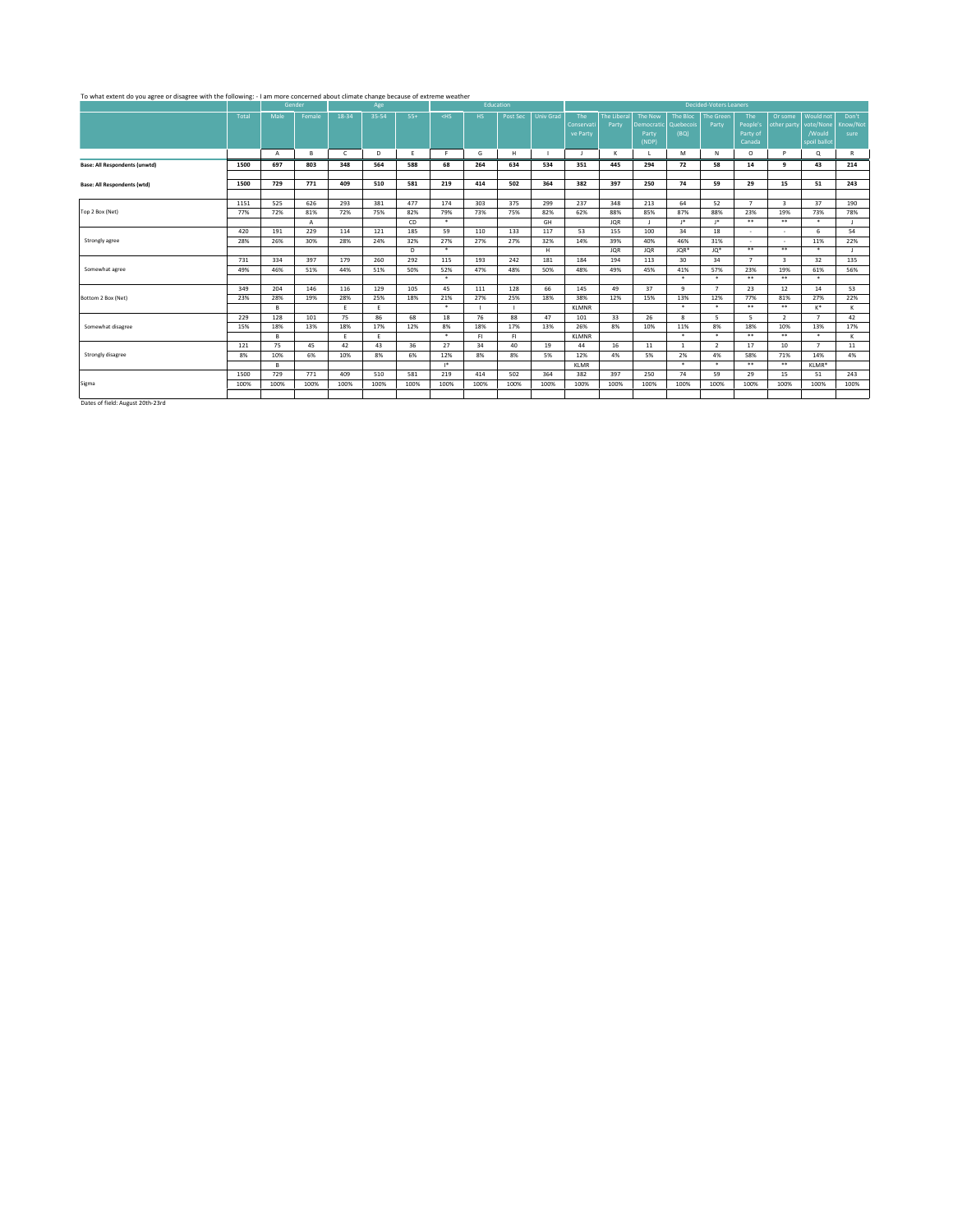# To what extent do you agree or disagree with the following: - I would be more supportive of a carbon tax if I knew the money collected was going directly to initiatives I combat climate change on the extent of the state of

|                                      |       |              | <b>GELIAEL</b> |              | wee        |       |                                                                                                                                                                                                                                      |      | <b>EUULdtion</b> |                  |             |                    |                      |              | Decided-Voters Learners |                |                |                |          |
|--------------------------------------|-------|--------------|----------------|--------------|------------|-------|--------------------------------------------------------------------------------------------------------------------------------------------------------------------------------------------------------------------------------------|------|------------------|------------------|-------------|--------------------|----------------------|--------------|-------------------------|----------------|----------------|----------------|----------|
|                                      | Total | Male         | Female         | 18-34        | 35-54      | $55+$ | <hs< th=""><th>HS.</th><th>Post Sec</th><th><b>Univ Grad</b></th><th>The</th><th><b>The Liberal</b></th><th><b>The New</b></th><th>The Bloc</th><th>The Green</th><th>The</th><th>Or some</th><th>Would not</th><th>Don't</th></hs<> | HS.  | Post Sec         | <b>Univ Grad</b> | The         | <b>The Liberal</b> | <b>The New</b>       | The Bloc     | The Green               | The            | Or some        | Would not      | Don't    |
|                                      |       |              |                |              |            |       |                                                                                                                                                                                                                                      |      |                  |                  | Conservati  | Party              | Democratic Quebecois |              | Party                   | People's       | other party    | vote/None      | Know/Not |
|                                      |       |              |                |              |            |       |                                                                                                                                                                                                                                      |      |                  |                  | ve Party    |                    | Party                | (BQ)         |                         | Party of       |                | /Would         | sure     |
|                                      |       |              |                |              |            |       |                                                                                                                                                                                                                                      |      |                  |                  |             |                    | (NDP)                |              |                         | Canada         |                | spoil ballot   |          |
|                                      |       | $\mathsf{A}$ | в              | $\mathsf{C}$ | D          | F     | F.                                                                                                                                                                                                                                   | G    | н                |                  |             | $\mathbf k$        |                      | M            | N                       | $\circ$        | P.             | Q              | R        |
| <b>Base: All Respondents (unwtd)</b> | 1500  | 697          | 803            | 348          | 564        | 588   | 68                                                                                                                                                                                                                                   | 264  | 634              | 534              | 351         | 445                | 294                  | 72           | 58                      | 14             | 9              | 43             | 214      |
|                                      |       |              |                |              |            |       |                                                                                                                                                                                                                                      |      |                  |                  |             |                    |                      |              |                         |                |                |                |          |
| <b>Base: All Respondents (wtd)</b>   | 1500  | 729          | 771            | 409          | 510        | 581   | 219                                                                                                                                                                                                                                  | 414  | 502              | 364              | 382         | 397                | 250                  | 74           | 59                      | 29             | 15             | 51             | 243      |
|                                      |       |              |                |              |            |       |                                                                                                                                                                                                                                      |      |                  |                  |             |                    |                      |              |                         |                |                |                |          |
|                                      | 1104  | 516          | 588            | 314          | 354        | 436   | 155                                                                                                                                                                                                                                  | 299  | 359              | 292              | 232         | 346                | 207                  | 53           | 46                      | $\overline{2}$ | $\mathbf{1}$   | 35             | 181      |
| Top 2 Box (Net)                      | 74%   | 71%          | 76%            | 77%          | 69%        | 75%   | 71%                                                                                                                                                                                                                                  | 72%  | 71%              | 80%              | 61%         | 87%                | 83%                  | 72%          | 78%                     | 7%             | 10%            | 67%            | 75%      |
|                                      |       |              | $\mathsf{A}$   | D            |            |       | $\star$                                                                                                                                                                                                                              |      |                  | GH               |             | <b>JMOR</b>        | JQ                   | $\star$      | $1*$                    | $* *$          | $***$          | $\star$        |          |
|                                      | 387   | 185          | 202            | 118          | 122        | 148   | 49                                                                                                                                                                                                                                   | 99   | 134              | 106              | 76          | 126                | 93                   | 21           | 20                      |                |                | $\mathbf{q}$   | 42       |
| Strongly agree                       | 26%   | 25%          | 26%            | 29%          | 24%        | 25%   | 22%                                                                                                                                                                                                                                  | 24%  | 27%              | 29%              | 20%         | 32%                | 37%                  | 28%          | 34%                     | $\sim$         | 10%            | 17%            | 17%      |
|                                      |       |              |                |              |            |       | $\star$                                                                                                                                                                                                                              |      |                  |                  |             | JR.                | <b>JOR</b>           | $\star$      | JR*                     | $***$          | $\star\star$   | $\star$        |          |
|                                      | 717   | 331          | 386            | 196          | 232        | 289   | 106                                                                                                                                                                                                                                  | 201  | 225              | 186              | 157         | 221                | 115                  | 32           | 26                      | $\overline{2}$ |                | 26             | 139      |
| Somewhat agree                       | 48%   | 45%          | 50%            | 48%          | 45%        | 50%   | 48%                                                                                                                                                                                                                                  | 48%  | 45%              | 51%              | 41%         | 56%                | 46%                  | 43%          | 44%                     | 7%             | $\sim$         | 50%            | 57%      |
|                                      |       |              |                |              |            |       | $\star$                                                                                                                                                                                                                              |      |                  | H                |             | JL                 |                      | $\star$      | $\star$                 | $***$          | $***$          | $\star$        | JL       |
|                                      | 396   | 212          | 183            | 95           | 156        | 145   | 64                                                                                                                                                                                                                                   | 115  | 144              | 73               | 150         | 51                 | 43                   | 21           | 13                      | 27             | 13             | 17             | 62       |
| Bottom 2 Box (Net)                   | 26%   | 29%          | 24%            | 23%          | 31%        | 25%   | 29%                                                                                                                                                                                                                                  | 28%  | 29%              | 20%              | 39%         | 13%                | 17%                  | 28%          | 22%                     | 93%            | 90%            | 33%            | 25%      |
|                                      |       | в            |                |              | $\epsilon$ |       | $\star$                                                                                                                                                                                                                              |      |                  |                  | <b>KLNR</b> |                    |                      | K*           | $\star$                 | $***$          | $* *$          | KL*            | к        |
|                                      | 218   | 105          | 112            | 52           | 90         | 75    | 28                                                                                                                                                                                                                                   | 68   | 79               | 43               | 75          | 41                 | 25                   | 13           | 10                      | $\overline{7}$ | $\overline{2}$ | 10             | 36       |
| Somewhat disagree                    | 15%   | 14%          | 15%            | 13%          | 18%        | 13%   | 13%                                                                                                                                                                                                                                  | 16%  | 16%              | 12%              | 20%         | 10%                | 10%                  | 18%          | 17%                     | 23%            | 10%            | 19%            | 15%      |
|                                      |       |              |                |              |            |       | $\star$                                                                                                                                                                                                                              |      |                  |                  | KL          |                    |                      | $\star$      | $\star$                 | $* *$          | $***$          | $\star$        |          |
|                                      | 178   | 107          | 71             | 43           | 66         | 70    | 36                                                                                                                                                                                                                                   | 47   | 65               | 30               | 75          | 10                 | 17                   | $\mathbf{R}$ | $\overline{\mathbf{3}}$ | 20             | 12             | $\overline{7}$ | 26       |
| Strongly disagree                    | 12%   | 15%          | 9%             | 10%          | 13%        | 12%   | 17%                                                                                                                                                                                                                                  | 11%  | 13%              | 8%               | 20%         | 3%                 | 7%                   | 11%          | 5%                      | 70%            | 79%            | 14%            | 11%      |
|                                      |       | в            |                |              |            |       | $1*$                                                                                                                                                                                                                                 |      |                  |                  | <b>KLNR</b> |                    | к                    | K*           | $\star$                 | $* *$          | $***$          | $K^*$          | K        |
|                                      | 1500  | 729          | 771            | 409          | 510        | 581   | 219                                                                                                                                                                                                                                  | 414  | 502              | 364              | 382         | 397                | 250                  | 74           | 59                      | 29             | 15             | 51             | 243      |
| Sigma                                | 100%  | 100%         | 100%           | 100%         | 100%       | 100%  | 100%                                                                                                                                                                                                                                 | 100% | 100%             | 100%             | 100%        | 100%               | 100%                 | 100%         | 100%                    | 100%           | 100%           | 100%           | 100%     |
|                                      |       |              |                |              |            |       |                                                                                                                                                                                                                                      |      |                  |                  |             |                    |                      |              |                         |                |                |                |          |
| .                                    |       |              |                |              |            |       |                                                                                                                                                                                                                                      |      |                  |                  |             |                    |                      |              |                         |                |                |                |          |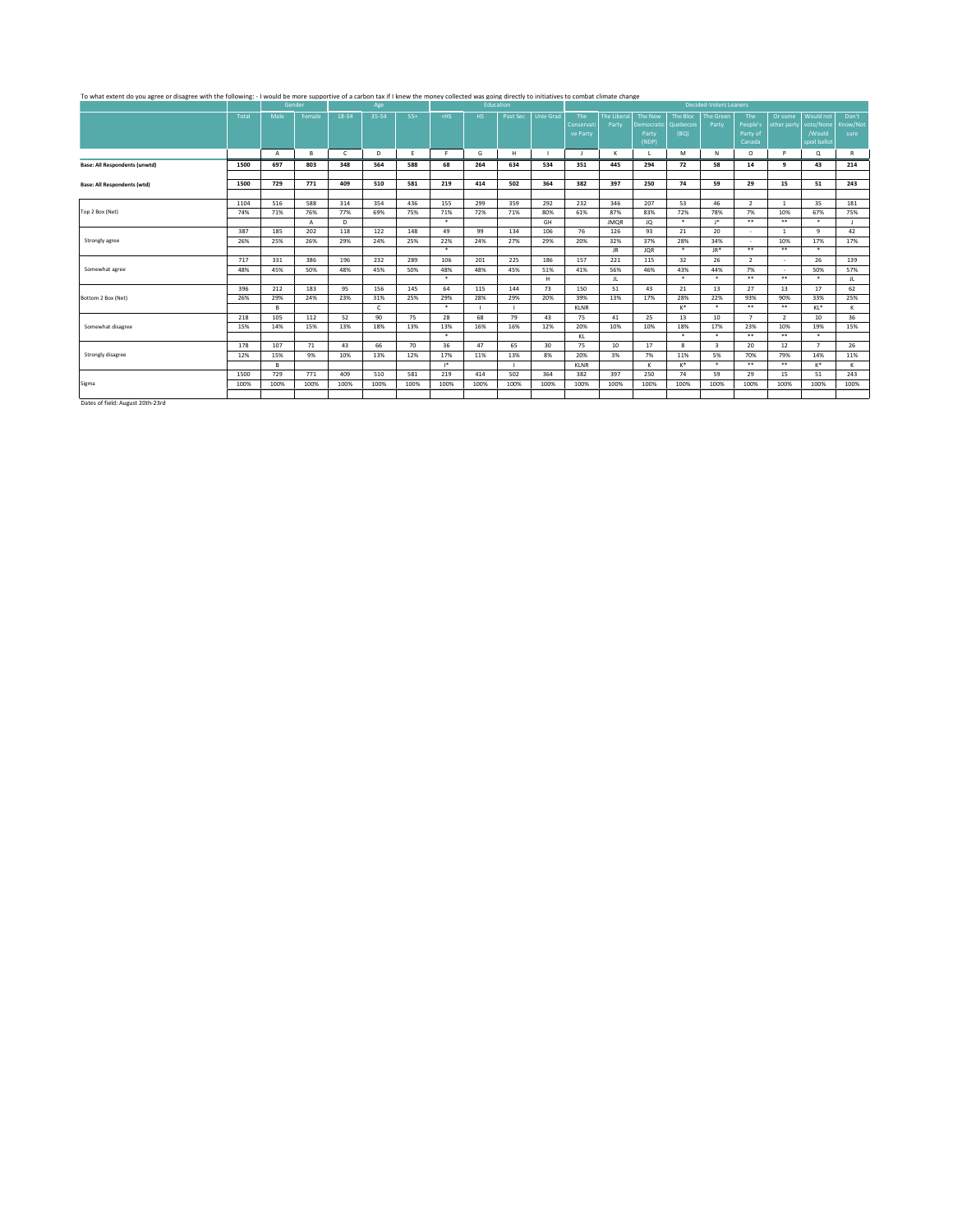|                                                                                                                       |       |              | Gender              |              | Age   |              |                |              | Education |                  |                               |                      |                                                |                               | <b>Decided-Voters Leaners</b> |                                       |                         |                                                         |                       |
|-----------------------------------------------------------------------------------------------------------------------|-------|--------------|---------------------|--------------|-------|--------------|----------------|--------------|-----------|------------------|-------------------------------|----------------------|------------------------------------------------|-------------------------------|-------------------------------|---------------------------------------|-------------------------|---------------------------------------------------------|-----------------------|
|                                                                                                                       | Total | Male         | Female              | 18-34        | 35-54 | $55+$        | $<$ HS         | HS.          | Post Sec  | <b>Univ Grad</b> | The<br>Conservati<br>ve Party | The Liberal<br>Party | The New<br><b>Democratic</b><br>Party<br>(NDP) | The Bloc<br>Quebecois<br>(BQ) | The Green<br>Party            | The<br>People's<br>Party of<br>Canada | Or some<br>other party  | <b>Would not</b><br>vote/None<br>/Would<br>spoil ballot | Don'<br>Know/<br>sure |
|                                                                                                                       |       | $\mathsf{A}$ | в                   | $\mathsf{C}$ | D     | Ε.           | F.             | G            | H         | $\mathbf{L}$     | J.                            | к                    | $\mathbf{L}$                                   | M                             | N                             | $\circ$                               | P                       | $^{\circ}$                                              | $\mathbb{R}$          |
| Base: All Respondents (unwtd)                                                                                         | 1500  | 697          | 803                 | 348          | 564   | 588          | 68             | 264          | 634       | 534              | 351                           | 445                  | 294                                            | 72                            | 58                            | 14                                    | 9                       | 43                                                      | 214                   |
| <b>Base: All Respondents (wtd)</b>                                                                                    | 1500  | 729          | 771                 | 409          | 510   | 581          | 219            | 414          | 502       | 364              | 382                           | 397                  | 250                                            | 74                            | 59                            | 29                                    | 15                      | 51                                                      | 243                   |
| Canada needs to do more than it is currently doing to                                                                 | 1158  | 524          | 634                 | 311          | 380   | 467          | 157            | 328          | 384       | 289              | 228                           | 359                  | 218                                            | 67                            | 47                            | $\sim$                                | $\overline{\mathbf{3}}$ | 34                                                      | 198                   |
| address climate change                                                                                                | 77%   | 72%          | 82%<br>A            | 76%          | 75%   | 80%<br>D     | 72%<br>$\star$ | 79%          | 76%       | 79%              | 60%                           | 90%<br><b>JNQR</b>   | 87%<br>JQ                                      | 91%<br>JQ*                    | 80%<br>$1*$                   | 15%<br>$***$                          | 20%<br>$***$            | 67%<br>$\ast$                                           | 81%<br>$\mathbf{I}$   |
|                                                                                                                       | 408   | 239          | 168                 | 123          | 150   | 134          | 61             | 129          | 138       | 80               | 162                           | 73                   | 42                                             | $11\,$                        | 11                            | 28                                    | 12                      | 20                                                      | 49                    |
| People who talk about climate change are overreacting                                                                 | 27%   | 33%          | 22%                 | 30%          | 30%   | 23%          | 28%            | 31%          | 27%       | 22%              | 42%                           | 18%                  | 17%                                            | 14%                           | 19%                           | 95%                                   | 81%                     | 38%                                                     | 20%                   |
|                                                                                                                       |       | B            |                     | E            | E     |              | $\ast$         | $\mathbf{I}$ | - 11      |                  | <b>KLMNR</b>                  |                      |                                                | $\star$                       | $\ast$                        | $***$                                 | $***$                   | KLMR*                                                   |                       |
| Since Canada is a relatively small contributor to the world's<br>pollution, there's not much we can do here to make a | 517   | 312          | 205                 | 145          | 194   | 177          | 80             | 156          | 166       | 115              | 197                           | 112                  | 49                                             | 15                            | 12                            | 20                                    | 10                      | 19                                                      | 81                    |
| difference                                                                                                            | 34%   | 43%          | 27%                 | 36%          | 38%   | 31%          | 36%            | 38%          | 33%       | 32%              | 52%                           | 28%                  | 20%                                            | 21%                           | 20%                           | 69%                                   | 71%                     | 37%                                                     | 34%                   |
|                                                                                                                       |       | B            |                     |              | E     |              | $\ast$         |              |           |                  | <b>KLMNR</b>                  | τ.                   |                                                | $\ast$                        | $\ast$                        | $***$                                 | $***$                   | $L^*$                                                   | $\mathbf{L}$          |
| Canada has an obligation to lead on climate change globally                                                           | 1110  | 499          | 610                 | 303          | 364   | 443          | 149            | 311          | 361       | 289              | 222                           | 337                  | 208                                            | 68                            | 48                            | 4                                     | 4                       | 40                                                      | 179                   |
|                                                                                                                       | 74%   | 69%          | 79%                 | 74%          | 71%   | 76%          | 68%            | 75%          | 72%       | 79%              | 58%                           | 85%                  | 83%                                            | 92%                           | 81%                           | 15%                                   | 29%                     | 77%                                                     | 74%                   |
|                                                                                                                       |       |              | $\overline{A}$      |              |       |              | $\star$        |              |           | FH.              |                               | JR.                  | JR.                                            | JR*                           | $1*$                          | $***$                                 | $**$                    | J*                                                      | $\mathbf{J}$          |
| In order to combat climate change, the solutions will cause<br>economic hardship in Canada                            | 876   | 431          | 444                 | 243          | 289   | 344          | 112            | 242          | 301       | 220              | 258                           | 236                  | 136                                            | 39                            | 24                            | 13                                    | 12                      | 26                                                      | 131                   |
|                                                                                                                       | 58%   | 59%          | 58%                 | 59%          | 57%   | 59%          | 51%<br>$\star$ | 58%          | 60%       | 60%              | 68%                           | 59%                  | 54%                                            | 53%<br>$\star$                | 41%<br>$\star$                | 46%<br>$\bullet\ast$                  | 80%<br>$***$            | 51%<br>$\star$                                          | 54%                   |
|                                                                                                                       | 734   | 382          | 352                 | 197          | 244   | 293          | 129            | 220          | 235       | 149              | <b>KLMNR</b><br>228           | ${\sf N}$            | 95                                             |                               |                               | 14                                    |                         |                                                         |                       |
| No matter how hard we try, we won't be able to                                                                        |       |              |                     |              |       |              |                |              |           |                  |                               | 182                  |                                                | 31                            | 17                            |                                       | 12                      | 32                                                      | 123                   |
| significantly reduce carbon emissions over the next decade                                                            | 49%   | 52%          | 46%                 | 48%          | 48%   | 50%          | 59%            | 53%          | 47%       | 41%              | 60%                           | 46%                  | 38%                                            | 42%                           | 29%                           | 49%                                   | 83%                     | 63%                                                     | 50%                   |
|                                                                                                                       |       | B            |                     |              |       |              | $\mathsf{I}^*$ | $\mathbf{I}$ |           |                  | <b>KLMN</b>                   | $\mathbb N$          |                                                | $\star$                       | $\star$                       | $\star\star$                          | $\star\star$            | $LN^*$                                                  | LN                    |
| Extreme weather impacts (like extended heat warnings,<br>drought and wildfires) are more of a concern for me now      | 1255  | 580          | 675                 | 325          | 426   | 503          | 194            | 341          | 407       | 313              | 268                           | 372                  | 233                                            | 70                            | 46                            | 11                                    | $\overline{\mathbf{3}}$ | 43                                                      | 210                   |
| than they were five years ago                                                                                         | 84%   | 80%          | 87%                 | 79%          | 84%   | 87%          | 89%            | 82%          | 81%       | 86%              | 70%                           | 94%                  | 93%                                            | 95%                           | 78%                           | 39%                                   | 19%                     | 83%                                                     | 87%                   |
|                                                                                                                       |       |              | $\mathsf{A}$        |              |       | $\mathsf{C}$ | $\ast$         |              |           | H                |                               | <b>JNOR</b>          | <b>JNR</b>                                     | JN*                           | $\ast$                        | $***$                                 | $***$                   | $\ast$                                                  | $\mathbf{I}$          |
| Extreme weather has a direct impact on me                                                                             | 997   | 461          | 536                 | 266          | 338   | 393          | 141            | 268          | 329       | 259              | 209                           | 298                  | 180                                            | 49                            | 37                            | 21                                    | 4                       | 34                                                      | 165                   |
|                                                                                                                       | 66%   | 63%          | 69%<br>$\mathsf{A}$ | 65%          | 66%   | 68%          | 64%<br>$\star$ | 65%          | 66%       | 71%              | 55%                           | 75%<br>л.            | 72%<br>-11                                     | 67%<br>$\star$                | 64%<br>$\star$                | 73%<br>$*$                            | 29%<br>$***$            | 65%<br>$\star$                                          | 68%<br>$\mathbf{I}$   |
|                                                                                                                       | 1217  | 554          | 663                 | 329          | 408   | 480          | 171            | 331          | 416       | 299              | 270                           | 353                  | 228                                            | 57                            | 41                            | 12                                    | 4                       | 43                                                      | 208                   |
| Government should do more to support people impacted<br>by extreme weather                                            | 81%   | 76%          | 86%                 | 80%          | 80%   | 83%          | 78%            | 80%          | 83%       | 82%              | 71%                           | 89%                  | 91%                                            | 77%                           | 70%                           | 41%                                   | 30%                     | 83%                                                     | 86%                   |
|                                                                                                                       |       |              | $\mathsf{A}$        |              |       |              | $\star$        |              |           |                  |                               | <b>JMN</b>           | <b>JMN</b>                                     | $\ast$                        | $\ast$                        | $***$                                 | $***$                   | $\ast$                                                  | JN                    |
| I am more concerned about climate change because of                                                                   | 1151  | 525          | 626                 | 293          | 381   | 477          | 174            | 303          | 375       | 299              | 237                           | 348                  | 213                                            | 64                            | 52                            | $\overline{7}$                        | $\overline{\mathbf{3}}$ | 37                                                      | 190                   |
| extreme weather                                                                                                       | 77%   | 72%          | 81%                 | 72%          | 75%   | 82%          | 79%            | 73%          | 75%       | 82%              | 62%                           | 88%                  | 85%                                            | 87%                           | 88%                           | 23%                                   | 19%                     | 73%                                                     | 78%                   |
|                                                                                                                       |       |              | $\overline{A}$      |              |       | CD           | $\ast$         |              |           | GH               |                               | <b>JOR</b>           | - 11                                           | J*                            | J*                            | $***$                                 | $***$                   | $\ast$                                                  | $\mathbf{I}$          |
|                                                                                                                       | 1104  | 516          | 588                 | 314          | 354   | 436          | 155            | 299          | 359       | 292              | 232                           | 346                  | 207                                            | 53                            | 46                            | $\overline{2}$                        | $\mathbf{1}$            | 35                                                      | 181                   |

74% 71% **76% 77%** 69% 75% **71%** 72% 71% **80%** 61% **87% 83% 72% 78% 7% 10% 67% 75%**

A | D | | | \* | | | GH | |JMQR | JQ | \* | J\* | \*\* | \*\* | \* | J

Don't Know/Not sure

Dates of field: August 20th-23rd

I would be more supportive of a carbon tax if I knew the money collected was going directly to initiatives to combat climate change